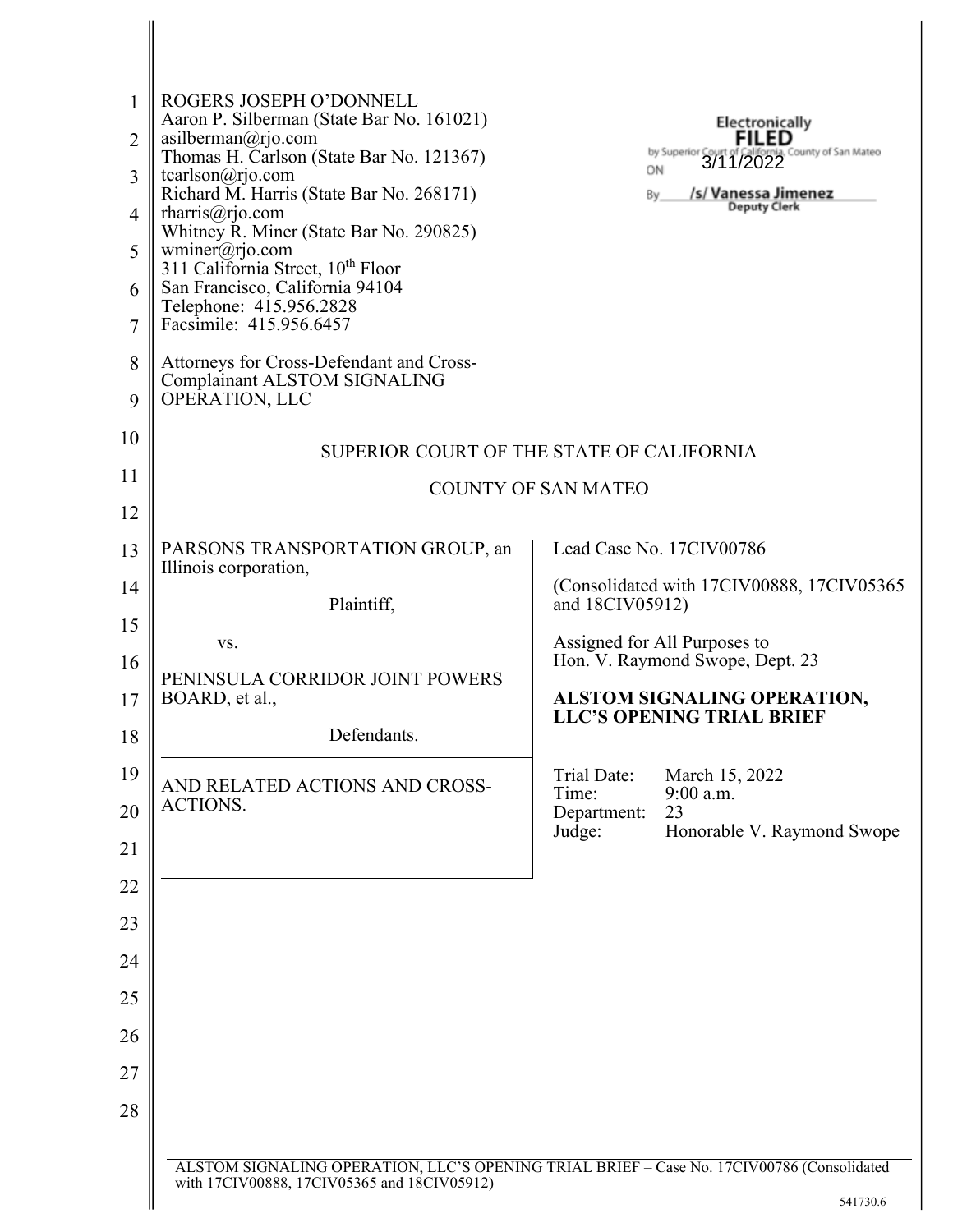| Ι.   |           |                                                                                                                                       |  |
|------|-----------|---------------------------------------------------------------------------------------------------------------------------------------|--|
| Π.   |           |                                                                                                                                       |  |
|      | A.        |                                                                                                                                       |  |
|      | <b>B.</b> |                                                                                                                                       |  |
|      | C.        |                                                                                                                                       |  |
|      | D.        |                                                                                                                                       |  |
|      | Ε.        |                                                                                                                                       |  |
| III. |           |                                                                                                                                       |  |
|      | A.        | The JPB-Parsons Prime Contract Required Delivery Of An<br>Interoperable PTC System By The IRIS Milestone Date Of October              |  |
|      | <b>B.</b> | By October 31, 2015, JPB Could No Longer Enforce The IRIS                                                                             |  |
|      | C.        | Parsons Could Not Enforce The October 2015 IRIS Milestone Date                                                                        |  |
|      | D.        | <b>JPB Terminated The Prime Contract For Cause Based On Parsons'</b><br>Failure To Deliver An Interoperable PTC System By The October |  |
| IV.  |           | JPB IMPROPERLY TERMINATED THE PRIME CONTRACT FOR                                                                                      |  |
|      | A.        | As The Terminating Party, JPB Has The Burden Of Proving It Was                                                                        |  |
|      | <b>B.</b> |                                                                                                                                       |  |
|      |           | JPB could not enforce, or terminate based on, non-<br>1.                                                                              |  |
|      |           | 2.                                                                                                                                    |  |
|      |           | a.                                                                                                                                    |  |
|      |           | $\mathbf b$ .                                                                                                                         |  |
|      |           | 3.<br>It was impossible for Alstom to meet the October 2015 IRIS                                                                      |  |
|      |           | 4.<br>Even if JPB ever had the right to terminate for cause (it did                                                                   |  |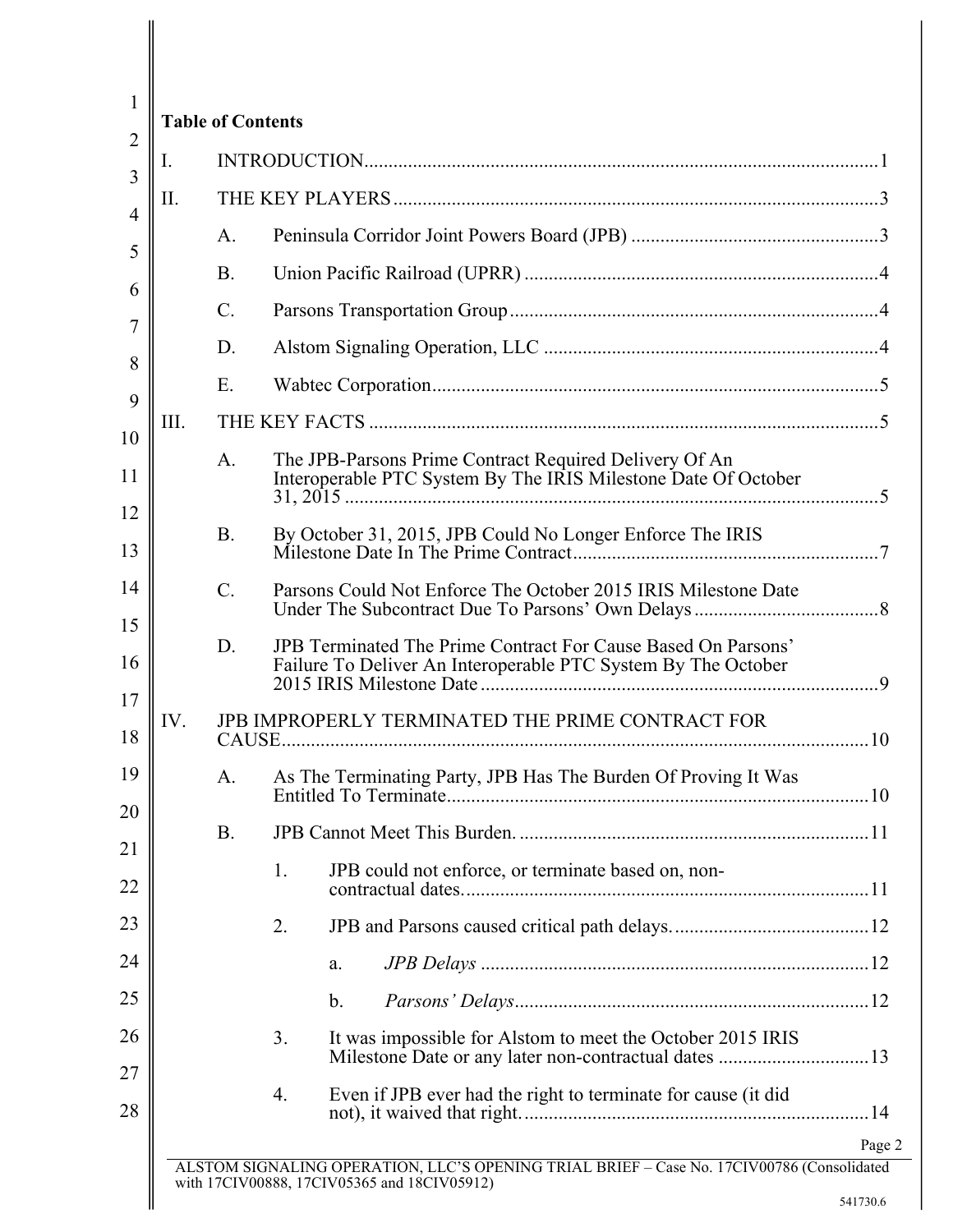| 1              | V.   | ALL OF PARSONS' DEFENSES TO ALSTOM'S CLAIMS DEPEND<br>UPON PARSONS' AND JPB'S PROVING THAT JPB'S         |          |
|----------------|------|----------------------------------------------------------------------------------------------------------|----------|
| $\overline{2}$ |      | TERMINATION OF THE PRIME CONTRACT WAS PROPER  14                                                         |          |
| 3<br>4         | VI.  | IN ADDITION TO JPB'S AND PARSONS' INABILITY TO SHOW<br>THE TERMINATION WAS PROPER, THEIR CLAIMS FAIL FOR |          |
|                |      |                                                                                                          |          |
| 5              |      | Parsons' Contractual Indemnity Claim Does Not Meet The<br>А.                                             |          |
| 6<br>7         |      | Parsons' And JPB's Negligent Misrepresentation Claims Are False16<br><b>B.</b>                           |          |
|                |      | C.                                                                                                       |          |
| 8              |      | D.                                                                                                       |          |
| 9              |      | Ε.                                                                                                       |          |
| 10             | VII. |                                                                                                          |          |
| 11             |      |                                                                                                          |          |
| 12             |      |                                                                                                          |          |
| 13             |      |                                                                                                          |          |
| 14             |      |                                                                                                          |          |
| 15             |      |                                                                                                          |          |
| 16             |      |                                                                                                          |          |
| 17             |      |                                                                                                          |          |
| 18             |      |                                                                                                          |          |
| 19             |      |                                                                                                          |          |
| 20             |      |                                                                                                          |          |
| 21             |      |                                                                                                          |          |
| 22             |      |                                                                                                          |          |
| 23             |      |                                                                                                          |          |
| 24             |      |                                                                                                          |          |
| 25             |      |                                                                                                          |          |
| 26             |      |                                                                                                          |          |
|                |      |                                                                                                          |          |
| 27             |      |                                                                                                          |          |
| 28             |      |                                                                                                          |          |
|                |      | ALSTOM SIGNALING OPERATION, LLC'S OPENING TRIAL BRIEF - Case No. 17CIV00786 (Consolidated                | Page 3   |
|                |      | with 17CIV00888, 17CIV05365 and 18CIV05912)                                                              | 541730.6 |
|                |      |                                                                                                          |          |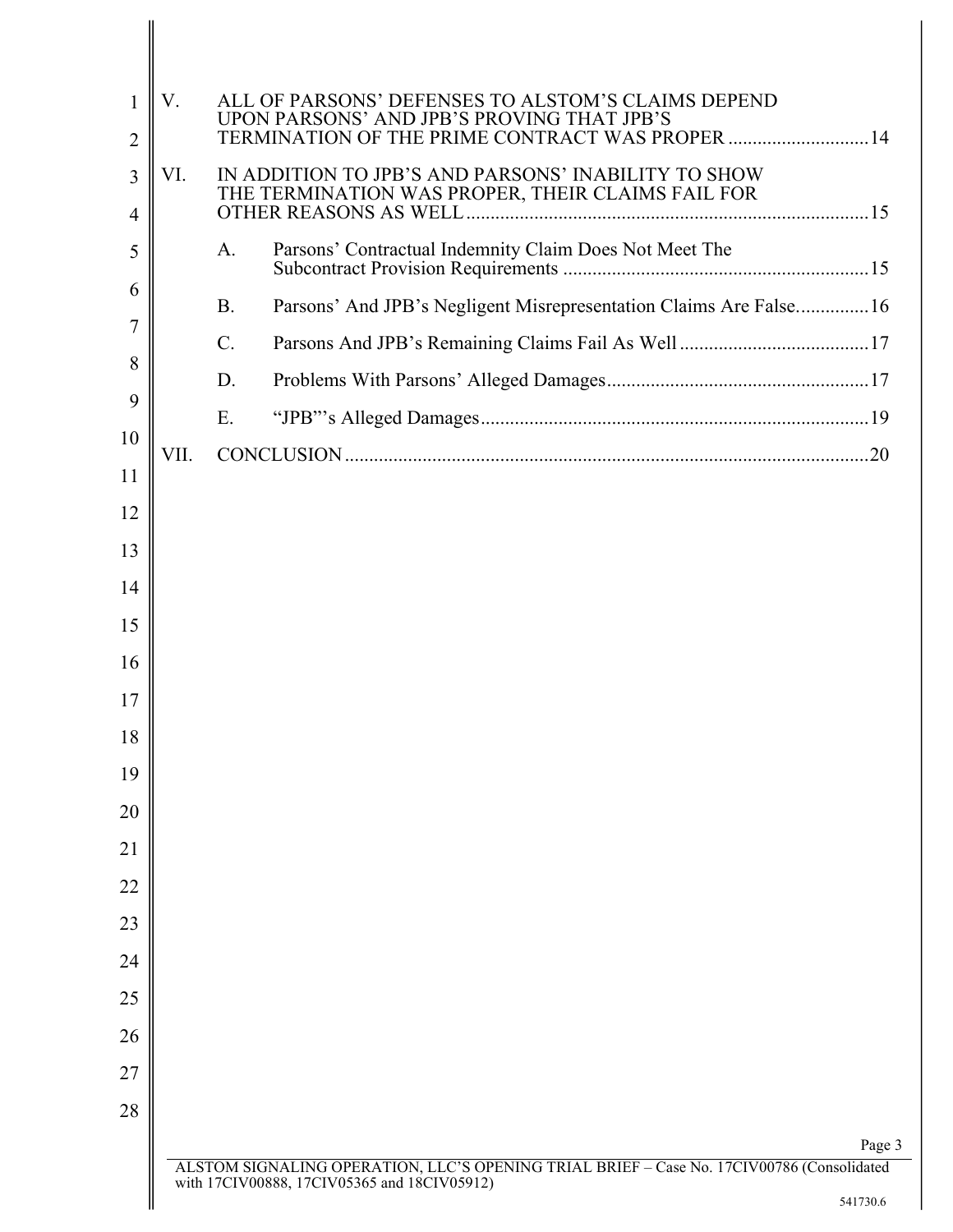| 1        | <b>TABLE OF AUTHORITIES</b>                                                                                                                                                           |
|----------|---------------------------------------------------------------------------------------------------------------------------------------------------------------------------------------|
| 2        | Page(s)                                                                                                                                                                               |
| 3        | Cases                                                                                                                                                                                 |
| 4<br>5   | Alutiiq Mfg. Contractors, LLC v. U.S.                                                                                                                                                 |
| 6        |                                                                                                                                                                                       |
| 7        | Butcher v. Truck Ins. Exchange                                                                                                                                                        |
| 8<br>9   | Crawford v. Weather Shield Mfg., Inc.                                                                                                                                                 |
| 10       | $DeVito$ v. U.S.                                                                                                                                                                      |
| 11<br>12 | E-Fab, Inc. v. Accountants, Inc. Services                                                                                                                                             |
| 13<br>14 | Ells v. Order of United Com. Travelers of Am.                                                                                                                                         |
| 15<br>16 | Fox v. Ethicon Endo-Surgery, Inc.                                                                                                                                                     |
| 17       | Gentry v. eBay, Inc.                                                                                                                                                                  |
| 18<br>19 | Gribaldo, Jacobs, Jones & Assoc. v. Agrippina Versicherunges A.                                                                                                                       |
| 20<br>21 | Lisbon Contractors, Inc. v. U.S.                                                                                                                                                      |
| 22       | McDonnell Douglas Corp. v. U.S.,                                                                                                                                                      |
| 23<br>24 | McDonnell Douglas Corp. v. U.S.                                                                                                                                                       |
| 25       | Pacific Architects Collaborative v. State of California                                                                                                                               |
| 26<br>27 | Peter Culley and Associates v. Superior Court                                                                                                                                         |
| 28       |                                                                                                                                                                                       |
|          | Table of Authorities - Page 1<br>ALSTOM SIGNALING OPERATION, LLC'S OPENING TRIAL BRIEF – Case No. 17CIV00786 (Consolidated<br>with 17CIV00888, 17CIV05365 and 18CIV05912)<br>541730.6 |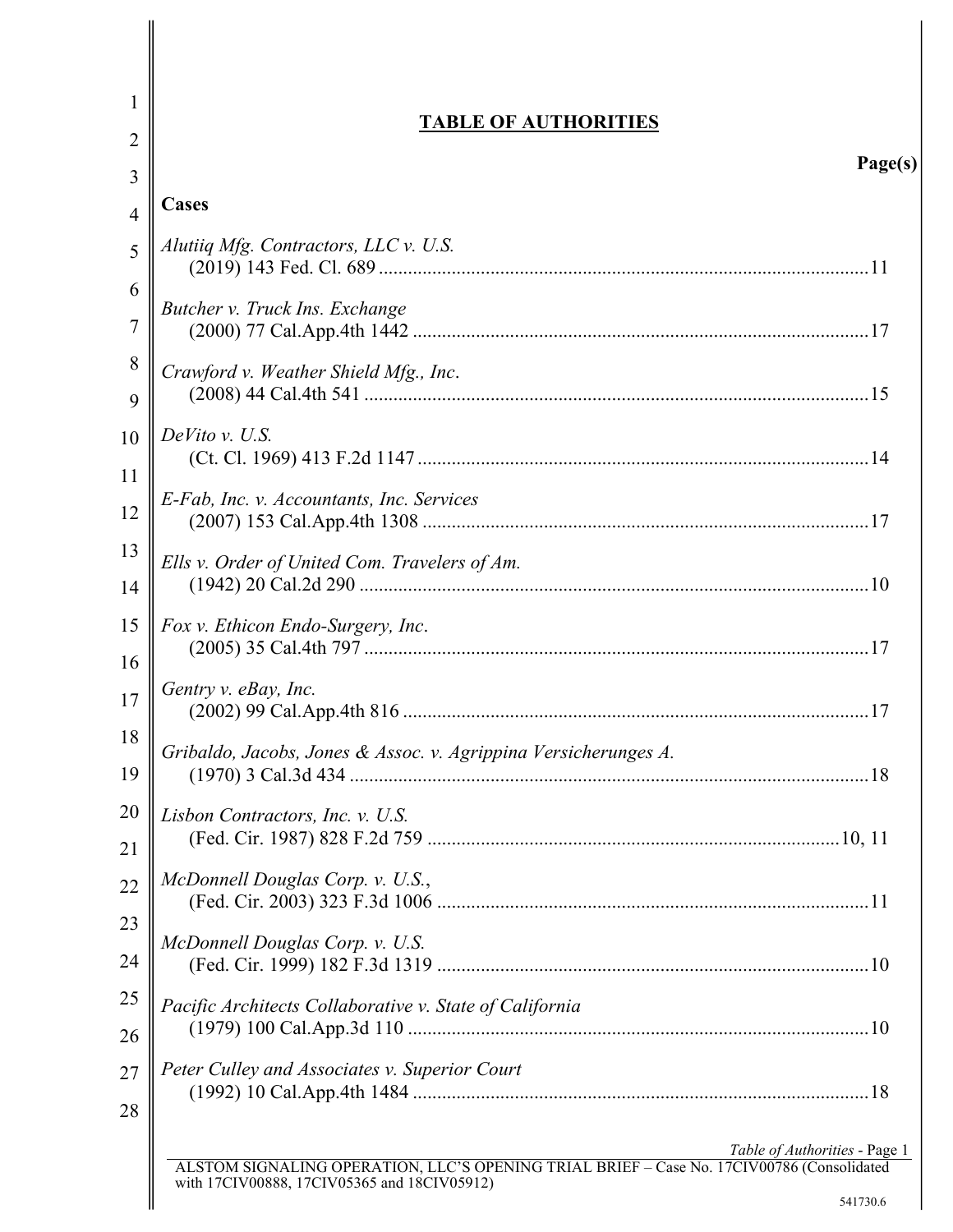| $\mathbf{1}$        | United Partition Sys., Inc. v. U.S.                                                                                                                                       |
|---------------------|---------------------------------------------------------------------------------------------------------------------------------------------------------------------------|
| $\overline{2}$      |                                                                                                                                                                           |
| 3                   | Ventura County Nat. Bank v. Macker                                                                                                                                        |
| $\overline{4}$<br>5 | Whitney Inv. Co. v. Westview Development Co.                                                                                                                              |
| 6                   | <b>Statutes</b>                                                                                                                                                           |
| $\overline{7}$      |                                                                                                                                                                           |
| 8                   |                                                                                                                                                                           |
| 9                   |                                                                                                                                                                           |
| 10                  |                                                                                                                                                                           |
| 11                  |                                                                                                                                                                           |
| 12                  |                                                                                                                                                                           |
| 13                  |                                                                                                                                                                           |
| 14                  |                                                                                                                                                                           |
| 15                  |                                                                                                                                                                           |
| 16                  |                                                                                                                                                                           |
| 17                  |                                                                                                                                                                           |
| 18                  |                                                                                                                                                                           |
| 19                  |                                                                                                                                                                           |
| 20                  |                                                                                                                                                                           |
| 21                  |                                                                                                                                                                           |
| 22                  |                                                                                                                                                                           |
| 23                  |                                                                                                                                                                           |
| 24                  |                                                                                                                                                                           |
| 25                  |                                                                                                                                                                           |
| 26                  |                                                                                                                                                                           |
| 27                  |                                                                                                                                                                           |
| 28                  |                                                                                                                                                                           |
|                     |                                                                                                                                                                           |
|                     | Table of Authorities - Page 2<br>ALSTOM SIGNALING OPERATION, LLC'S OPENING TRIAL BRIEF – Case No. 17CIV00786 (Consolidated<br>with 17CIV00888, 17CIV05365 and 18CIV05912) |
|                     | 541730.6                                                                                                                                                                  |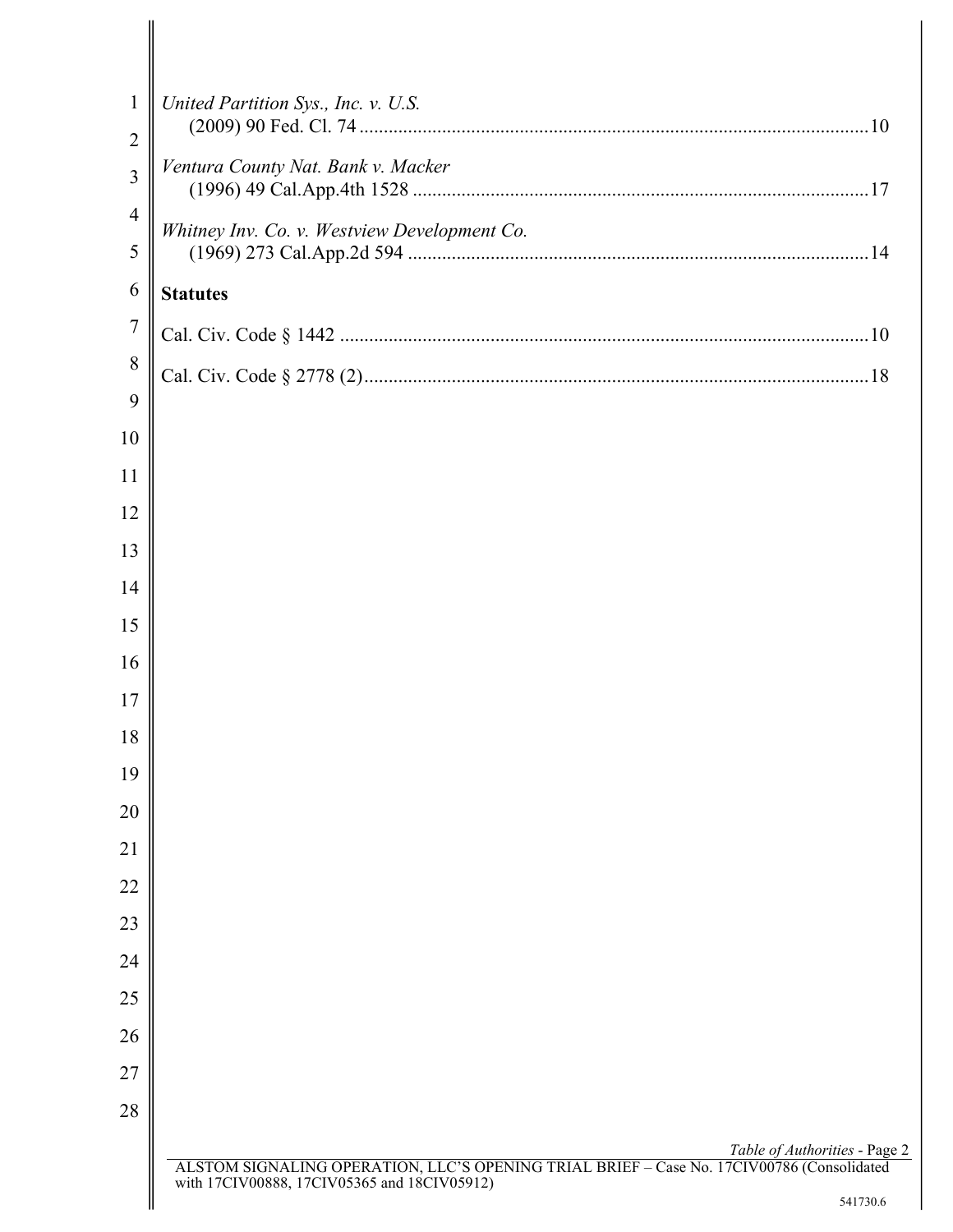1

<span id="page-5-2"></span><span id="page-5-1"></span><span id="page-5-0"></span> $\mathbb{I}$ 

# **I. INTRODUCTION**

| $\overline{2}$ | Alstom Signaling Operation, LLC's (Alstom) will prove at trial that it performed its                                                                                                                                                                                                       |        |
|----------------|--------------------------------------------------------------------------------------------------------------------------------------------------------------------------------------------------------------------------------------------------------------------------------------------|--------|
| 3              | obligations under its Subcontract <sup>1</sup> with Parsons Transportation Group (Parsons) for the Caltrain                                                                                                                                                                                |        |
| $\overline{4}$ | Positive Train Control (PTC) <sup>2</sup> Project. Specifically, it timely provided the onboard subsystem and                                                                                                                                                                              |        |
| 5              | other portions of its scope of work except where it was prevented from doing so by JPB and Parsons                                                                                                                                                                                         |        |
| 6              | delays, impossibility, and the stop work order Parsons issued due to the improper termination of its                                                                                                                                                                                       |        |
| $\overline{7}$ | Prime Contract by the Peninsula Corridor Joint Powers Board (JPB). Parsons breached the                                                                                                                                                                                                    |        |
| 8              | Subcontract by failing to pay Alstom \$15,992,961 for its work. Once prejudgment interest is                                                                                                                                                                                               |        |
| 9              | properly added, Alstom will be entitled to recover \$24,290,109.                                                                                                                                                                                                                           |        |
| 10             | Parsons' defenses to Alstom's claims, and both Parsons' and JPB's claims against Alstom,                                                                                                                                                                                                   |        |
| 11             | all fail for the same reason: They cannot prove JPB's termination of the Prime Contract was                                                                                                                                                                                                |        |
| 12             | factually or legally justified. As such, Alstom's claims must succeed, and all of Parsons' and JPB's                                                                                                                                                                                       |        |
| 13             | claims <sup>3</sup> fail – for lack of Alstom liability or any recoverable damages.                                                                                                                                                                                                        |        |
| 14             | To decide the validity of JPB's termination, and so this case, the Court need only                                                                                                                                                                                                         |        |
| 15             | determine a few largely undisputed facts. As explained below, the evidence at trial will show:                                                                                                                                                                                             |        |
| 16<br>17       | 1.<br>The JPB-Parsons Prime Contract required delivery of an<br>interoperable PTC system, referred to as the Communications Based<br>Overlay Signal System (CBOSS), by October 31, 2015, referred to<br>as the "Initial Revenue In Service" (IRIS) Milestone.                              |        |
| 18<br>19<br>20 | 2.<br>By October 31, 2015, JPB could no longer enforce the IRIS<br>Milestone Date in the Prime Contract because JPB's critical path<br>delays excused Parsons' (and Alstom's) obligation to meet that<br>date and because it was impossible for Parsons (and Alstom) to<br>meet that date. |        |
| 21<br>22       | 3.<br>Even if JPB could have enforced the October 2015 IRIS Milestone<br>Date under the Prime Contract, Parsons could not have done so<br>under the Subcontract due to Parsons' own delays.                                                                                                |        |
| 23<br>24<br>25 | 4.<br>After JPB sent its Notice threatening termination, it allowed<br>Parsons (and Alstom) to continue performing for more than a year,<br>and JPB neither enforced the October 2015 IRIS Milestone, by<br>timely terminating the Prime Contract, nor established a new                   |        |
| 26             | <sup>1</sup> Parsons originally subcontracted with Alstom's predecessor in interest, General Electric<br>Transportation Systems Global Signaling, LLC (GETS).                                                                                                                              |        |
| 27             | $2$ See Trial Ex. 18 for a useful glossary of terms defined in the Prime Contract.                                                                                                                                                                                                         |        |
| 28             | $3$ Or at least those that survive Alstom's pending demurrers, set for hearing on March 14, 2022.                                                                                                                                                                                          |        |
|                | STOM SIGNALING OPERATION II C'S OPENING TRIAL BRIEF - Case No. 17CIV00786 (Consolidated                                                                                                                                                                                                    | Page 1 |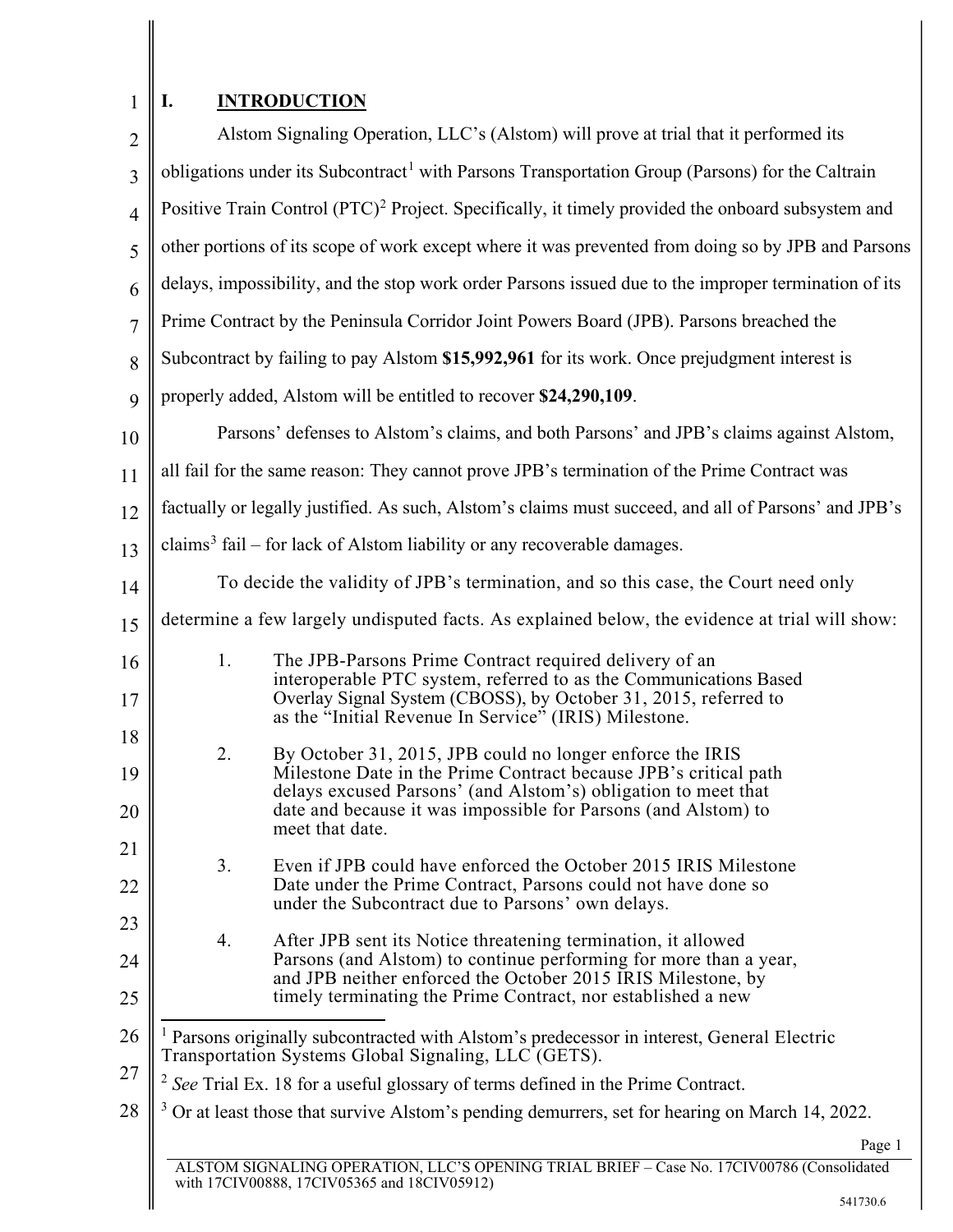- 1  $\mathcal{L}$
- 3

delivery date, by amending the Prime Contract.

5. JPB terminated the Prime Contract for cause based on Parsons' failure to deliver an interoperable PTC system by the October 2015 IRIS Milestone Date.

4 5 6 7 8 9 10 11 12 Under these circumstances, JPB clearly could not terminate the Prime Contract for cause for failing to meet the October 2015 IRIS Milestone Date. In order to avoid the consequences of that conclusion, Parsons and JPB will attempt to show that, despite the plain language of the contracts and the termination notices, JPB terminated the Prime Contract not for missing the October 2015 IRIS Milestone, but for failing to make progress toward new dates that Parsons added to its progress schedules from July 2016 through January 2017 (shortly before termination). JPB never amended the Prime Contract to add these new dates and never agreed to them informally; rather, JPB considered them "unilateral" changes that Parsons made without changing the parties' contract obligations.

13 14 15 16 17 18 19 20 Once JPB's termination falls, like dominoes, so do all of Parsons and JPB's claims and defenses in this lawsuit. In short, Parsons claims that Alstom breached the Subcontract by, and was negligent in, failing to deliver the On-Board Subsystem (principally software) by the IRIS Milestone Date, failed to indemnify Parsons for JPB's claims against it for failing to deliver the PTC System by that date, and negligently misrepresented its progress toward the IRIS Milestone. For all of these claims, Parsons seeks the same alleged damages – the amounts it claims it was owed by JPB under the Prime Contract but was not paid *due to the termination* and its delay damages from the October 2015 IRIS Milestone Date through termination.

21 22 23 24 25 26 27 28 Without a valid termination, and with JPB delays (and impossibility) entitling Parsons and Alstom to extensions of the IRIS Milestone Date to well beyond the termination date, Parsons cannot recover any of its claimed damages from Alstom. This is especially true because Parsons has an additional hurdle to clear here: its inability to recover from JPB is also due to its agreement to release its claims in a "walk-away" settlement (mutual releases and dismissals, no payments made). *See* Parsons' First Amended Cross-Complaint ¶¶ 20, 21, 36. This means Parsons will also have to prove that, despite the clear infirmities of the termination, it was reasonable for Parsons to walk away from its claims. This it cannot do, and its own "forgiven receivables"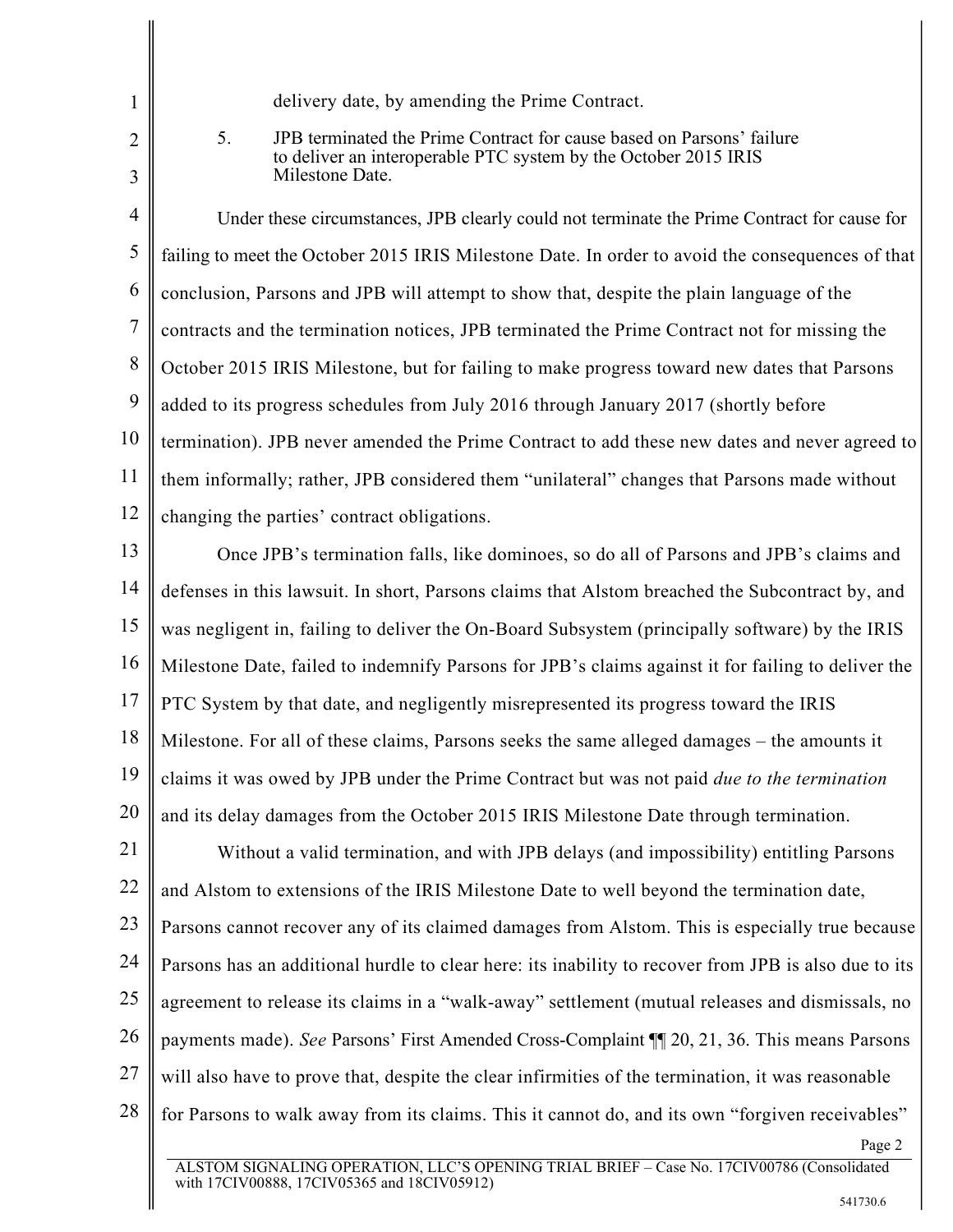1  $\mathfrak{D}$ 3 4 5 claim is not covered by any indemnity obligations in the Subcontract anyway. Likewise, JPB's damages all derive from either costs incurred from October 2015 through termination – which it may not recover since the October 2015 IRIS Milestone Date was unenforceable – or its costs to complete its PTC system with a substitute vendor – which are unrecoverable without a valid termination for cause.

6 7 8 9 10 11 In summary, Parsons and Alstom's obligations to meet the October 2015 IRIS Milestone Date were excused by delays for which JPB was responsible, no new contract date was ever set, and the IRIS Milestone was impossible to meet. Thus, JPB's termination was improper and a breach of the Prime Contract. This dooms Parsons' and JPB's claims, and, since virtually all of Parsons' defenses to Alstom's claims fail upon Parsons' and JPB's failure to prove the termination was proper, Alstom will be entitled to prevail on all claims.

12

## **II. THE KEY PLAYERS**

13 14 Before going into more detail on the key facts, a brief introduction to the parties and relevant third-parties may be helpful.

15

## **A. Peninsula Corridor Joint Powers Board (JPB)**

16 17 18 19 20 21 JPB owns Caltrain. It is a small commuter railroad, regulated by the Federal Railroad Administration (FRA) and subject to the Federal PTC mandate. [4](#page-7-0) It had little to no influence on or insight into the evolving PTC standards that affected the Project. Caltrain operates on its own tracks and those of Union Pacific Railroad (UPRR). Other railroads (e.g., UPRR, Amtrak) also operate on Caltrain tracks. JPB contracted with Parsons for the interoperable CBOSS PTC system. During the relevant time-period, JPB needed to reach agreement with UPRR not only

- 22 regarding how their PTC systems would interoperate but also, more significantly, on
- 23 electrification and high speed rail. JPB had little or no experience or expertise in large
- 24

<span id="page-7-0"></span><sup>25</sup> 26 <sup>4</sup> This Project was motivated by the Federal PTC Mandate in which Congress directed the FRA to require all freight and commuter railroads to complete PTC systems, and, for railroads that acted as hosts or tenants, that those systems be fully interoperable. The subject railroads were initially required under the mandate to achieve revenue service for these systems by

<sup>27</sup> December 31, 2015. In October 2015, Congress recognized its original 2015 deadline to install PTC systems nationwide was unrealistic, and so extended the deadline to December 31, 2018. Even

<sup>28</sup> then, no railroads, including Caltrain and UPRR, could not achieve revenue service with

interoperability by the deadline and so were granted further extensions.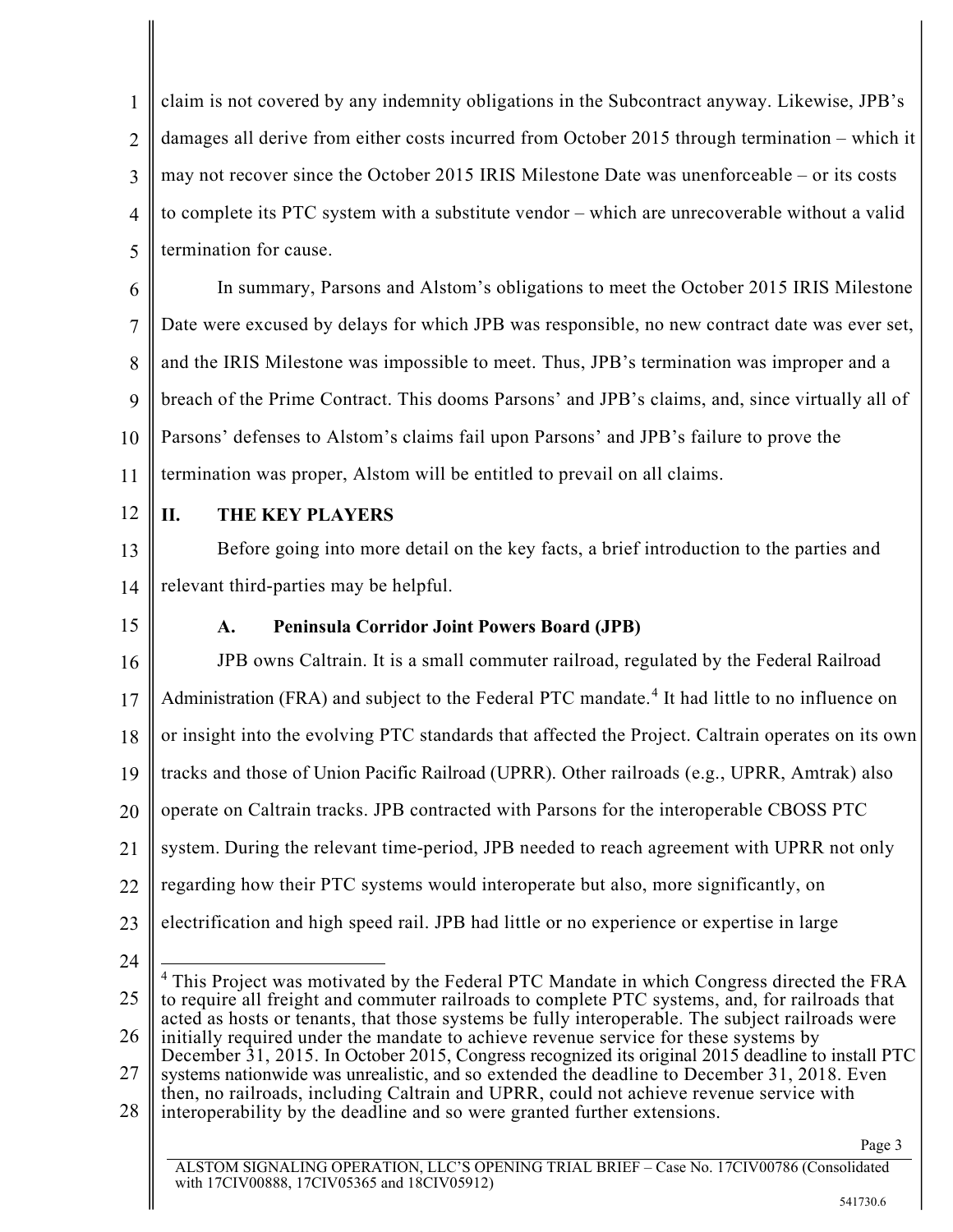1  $\mathfrak{D}$ 3 4 integrated systems, software development or construction projects like this one, and, as a result, relied almost entirely on outside consultants for this Project. The head of JPB's consultant-run Project Management Office until a few months before termination, Karen Antion, was subject to frequent criticism by Parsons and others. *See, e.g.,* Trial Ex. 955 at ¶ 9.

5

## **B. Union Pacific Railroad (UPRR)**

6 7 8 9 10 11 12 13 14 UPRR is a large, "Class-1" freight railroad, and, as such, it had a major influence on and insight into developing PTC standards. Like JPB, UPRR is regulated by the FRA and subject to the Federal PTC mandate. It operates on both JPB- and UPRR-owned tracks. Other railroads (including Caltrain) also operate on UPRR tracks. During all relevant times, it was implementing a Wabtec-proprietary Interoperable Electronic Train Management System (I-ETMS) PTC system using the "freight" version of the Wabtec Back Office Server (BOS). UPRR never agreed to allow JPB to operate or even test CBOSS on its tracks. As a result, on December 5, 2016, JPB entered into an agreement with UPRR under which JPB agreed to implement the Wabtec I-ETMS on-board software (OBS) on trains operating on UPRR track.<sup>[5](#page-8-0)</sup> Trial Ex. 3212.

15

## **C. Parsons Transportation Group**

16 17 18 19 20 21 Parsons is a large global engineering firm. It had just started on a PTC project (its first) when it submitted its proposal to JPB. Based on discussions with Parsons' references for that project, JPB raised concerns in the selection process about Parsons' experience and ability to manage significant integration projects like this one. During performance, JPB and Parsons' own personnel were highly critical of Parsons' management of the Project. *See, e.g.,* Trial Exs. 2835, 3044.

22

## **D. Alstom Signaling Operation, LLC**

23 24 25 26 Alstom is a global leader in train signaling. When JPB was procuring this Project, Alstom had developed an FRA-approved PTC onboard software system (ITCS) that was successfully implemented in Michigan; it was not interoperable but met the existing FRA requirements for railroads that did not operate as hosts or tenants of other railroads (and so did

27

<span id="page-8-0"></span><sup>28</sup> <sup>5</sup> JPB did so, without divulging the agreement to Parsons, a few weeks before it sent its second cure notice and a few months before it terminated the Prime Contract. Trial Ex. 861, 2596.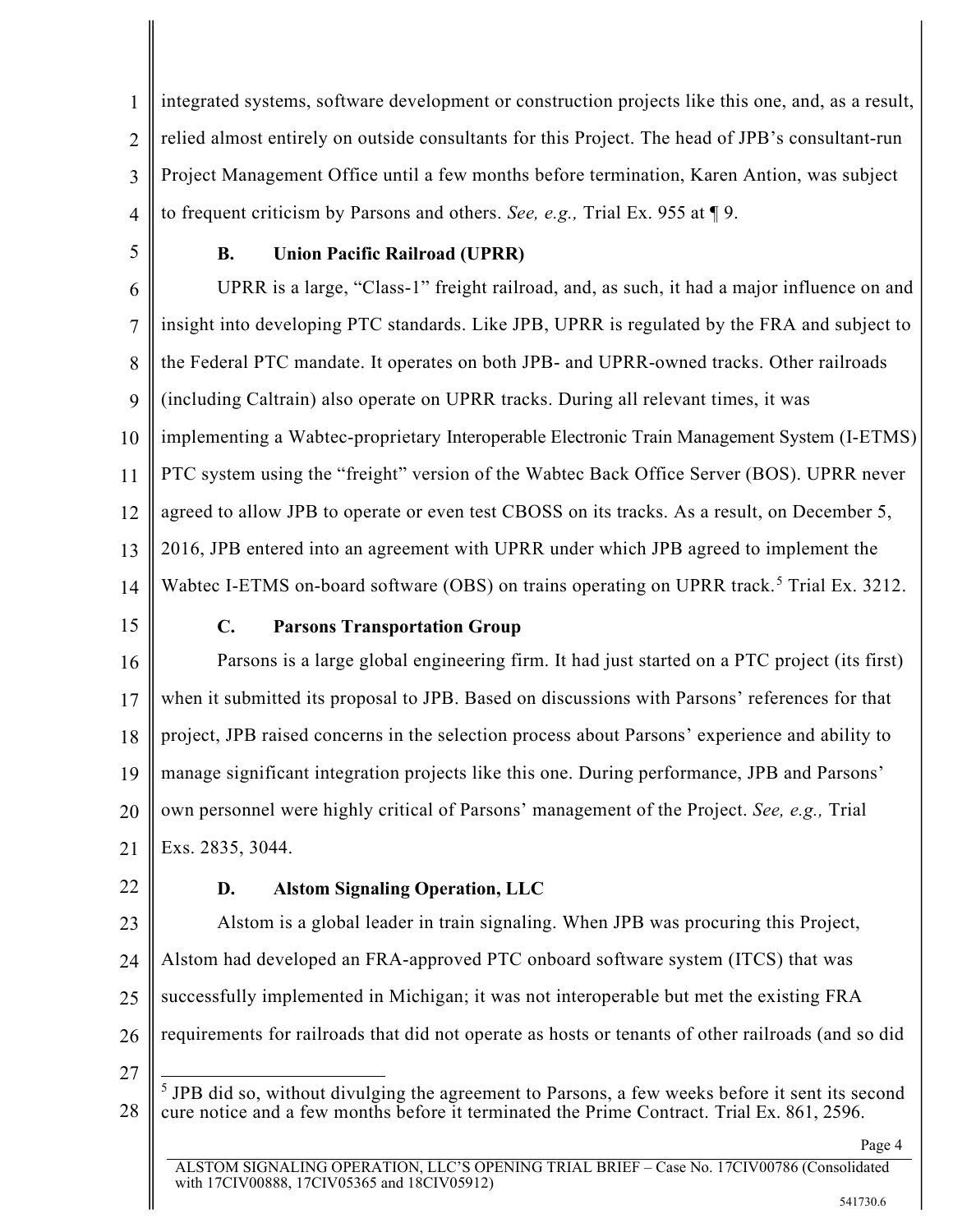1  $\mathfrak{D}$ 3 not have to inter-operate). After JPB terminated the Prime Contract, it hired Alstom to keep working on its OBS under a new contract. JPB only chose not to continue that contract to completion based on commercial issues. [6](#page-9-0)

4

### **E. Wabtec Corporation**

5 6 7 8 9 10 11 12 13 14 15 16 17 18 19 20 21 22 23 Wabtec served in no less than five relevant roles on the Project. First, it was an Alstom sub-subcontractor for a part of the Office Subsystem (the Database and Directives Server, "DDS").<sup>[7](#page-9-1)</sup> Second, Wabtec was a Parsons subcontractor for the BOS software. Third, Wabtec was the BOS software supplier for many freight railroads, including UPRR; in this role, Wabtec made a decision in 2015 that had a major impact on the Project when it chose to upgrade that BOS software without backward compatibility.<sup>[8](#page-9-2)</sup> Fourth, Wabtec owned Xorail, Inc., Parsons' subcontractor for the Caltrain subdivision (subdiv) file, which had years of delays due to mistakes and omissions that were not resolved as of termination. Finally, JPB hired Wabtec as the replacement contractor to complete its PTC system after it terminated Parsons. In all of these roles, Wabtec had strong disincentives against Parsons' successful implementation of an I-ITCS-based PTC that could compete with its I-ETMS product for other commuter rails' PTC systems. **III. THE KEY FACTS A. The JPB-Parsons Prime Contract Required Delivery Of An Interoperable PTC System By The IRIS Milestone Date Of October 31, 2015** Parsons agreed in the Prime Contract to deliver the interoperable CBOSS to JPB by the IRIS Milestone[9](#page-9-3) Date of October 31, 2015:  $6$  Alstom demanded and JPB would not agree to pay Alstom the amounts Parsons wrongly

<span id="page-9-0"></span>24 refused to pay and would not agree to indemnify and defend Alstom against potential Parsons claims (which had not yet been asserted). *See, e.g.,* Trial Ex. 2562.

<span id="page-9-1"></span>25 <sup>7</sup> Since Wabtec and Alstom are competitors, they had to communicate through Parsons and another Parsons subcontractor. *See, e.g.,* Trial Ex. 2574.

<span id="page-9-2"></span>26 27  $8$  This meant that no PTC system using the prior version of that software (like the system it was supplying to Parsons for JPB) could interoperate with freights' PTC systems (like UPRR's system). *See, e.g.,* Trial Ex. 3215.

<span id="page-9-3"></span>28  $9$  The parties also referred to this milestone as "In-Service Acceptance" and later "Revenue Service" Demonstration" (RSD), after the FRA started using that term.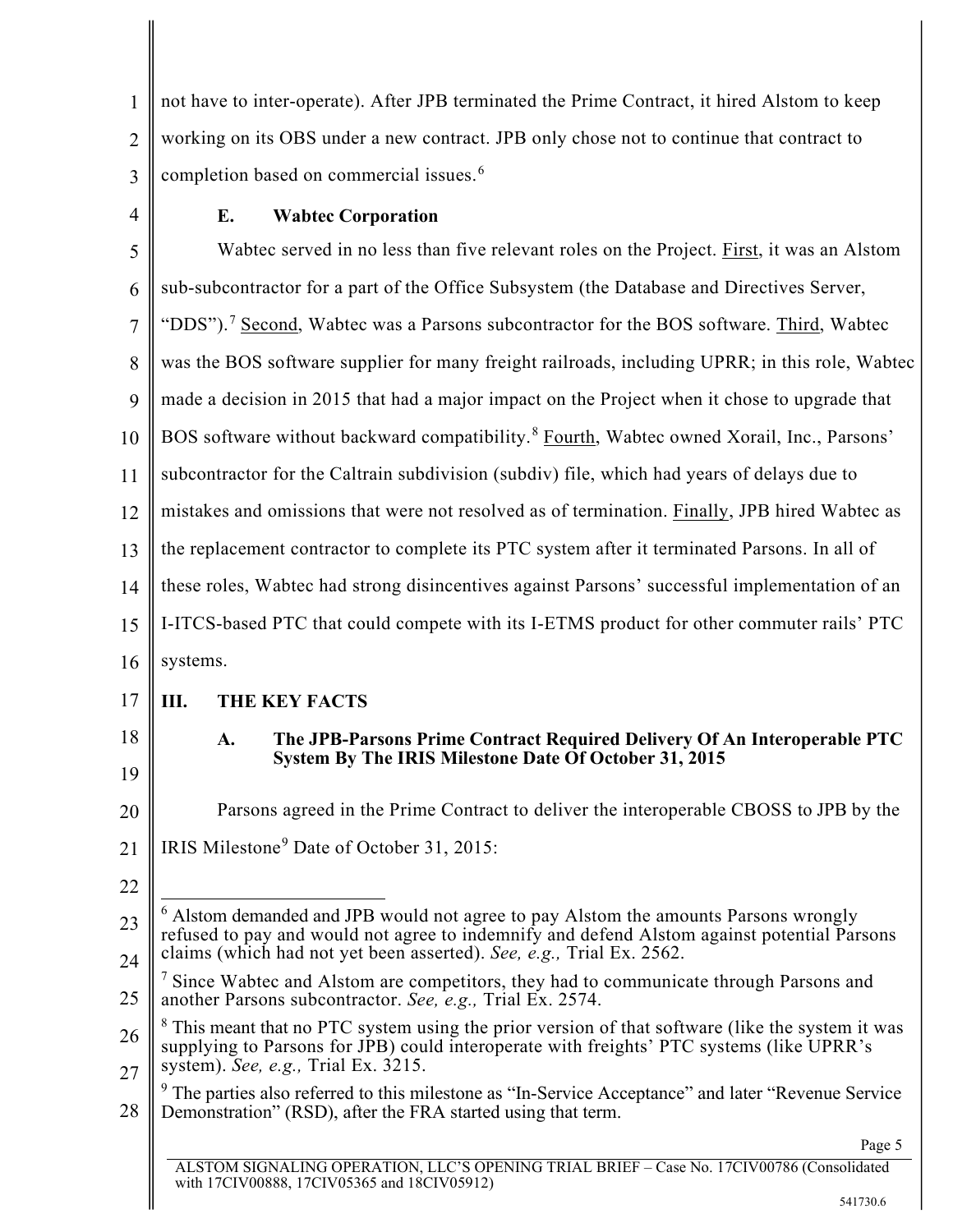| 1              | The PTC system for Caltrain is required to be interoperable with the PTC<br>systems implemented by the Caltrain tenant railroads [UPRR], Capitol |  |
|----------------|--------------------------------------------------------------------------------------------------------------------------------------------------|--|
| 2              | Corridor, Altamont Commuter Express (ACE), and Amtrak) providing<br>seamless operation of trains moving between Caltrain and UPRR controlled     |  |
| 3              | territory.                                                                                                                                       |  |
| $\overline{4}$ | Trial Ex. 16, JPB's Request for Proposals, Pt 1, $\S$ 1.                                                                                         |  |
| 5              | The Contractor shall achieve In-Service Acceptance no later than October<br>31st, 2015.                                                          |  |
| 6              | Trial. Ex. 55 Execution Spec 01001, § 1.02, A).                                                                                                  |  |
| 7              |                                                                                                                                                  |  |
| 8              | Parsons' last Project Manager for this project summed it up well:                                                                                |  |
| 9              | The original Contract contemplated that Parsons would incorporate all<br>specification requirements into a single deliverable, which included    |  |
| 10             | interoperability with the tenant railroads and Caltrain operating on the<br>UPRR territory, all by an original October 31, 2015 completion date. |  |
| 11             | Trial Ex. 2615, 1/17/17 Parsons letter, p. 3.                                                                                                    |  |
| 12             | This requirement applied to the entire CBOSS PTC system under the Prime Contract,                                                                |  |
| 13             | including both work that Parsons self-performed and work it subcontracted to Alstom and other                                                    |  |
| 14             | subcontractors. The IRIS Milestone required delivery of substantial work that was not                                                            |  |
| 15             | subcontracted to Alstom and was not its responsibility. Trial Ex. 2, Subcontract, Att. A.                                                        |  |
| 16             | Notable portions of the work that was Parsons' responsibility (and not Alstom's) included the                                                    |  |
| 17             | following:                                                                                                                                       |  |
| 18<br>19       | Communication Subsystem, including the Data Communication<br>1.<br>Subsystem (DCS), fiber network, spectrum leases and radios;                   |  |
| 20             | 2.<br>Caltrain subdiv file;                                                                                                                      |  |
| 21             | 3.<br>Office Subsystem, including the Back Office Server (BOS);                                                                                  |  |
| 22             | Integration and field integration testing (FIT), RSD Application, and<br>4.<br>PTC Safety Plan (PTCSP).                                          |  |
| 23             | The Prime Contract required all of these items to be complete in order to achieve the IRIS                                                       |  |
| 24             | Milestone. Trial. Ex. 55 at $\S 1.02$ .                                                                                                          |  |
| 25             | The IRIS Milestone also required delivery of components of the CBOSS PTC system                                                                  |  |
| 26             | that Parsons subcontracted to Alstom, most notably the OBS, i.e., a fully interoperable ITCS (I-                                                 |  |
| 27             |                                                                                                                                                  |  |
| 28             | ITCS). The Prime Contract and Subcontract required delivery of these components by the same                                                      |  |
|                | October 2015 IRIS Milestone date. Trial Ex. 2, Subcontract, Att. B, Item 9.<br>Page 6                                                            |  |
|                | ALSTOM SIGNALING OPERATION, LLC'S OPENING TRIAL BRIEF - Case No. 17CIV00786 (Consolidated                                                        |  |

ALSTOM SIGNALING OPERATION, LLC'S OPENING TRIAL BRIEF – Case No. 17CIV00786 (Consolidated with 17CIV00888, 17CIV05365 and 18CIV05912)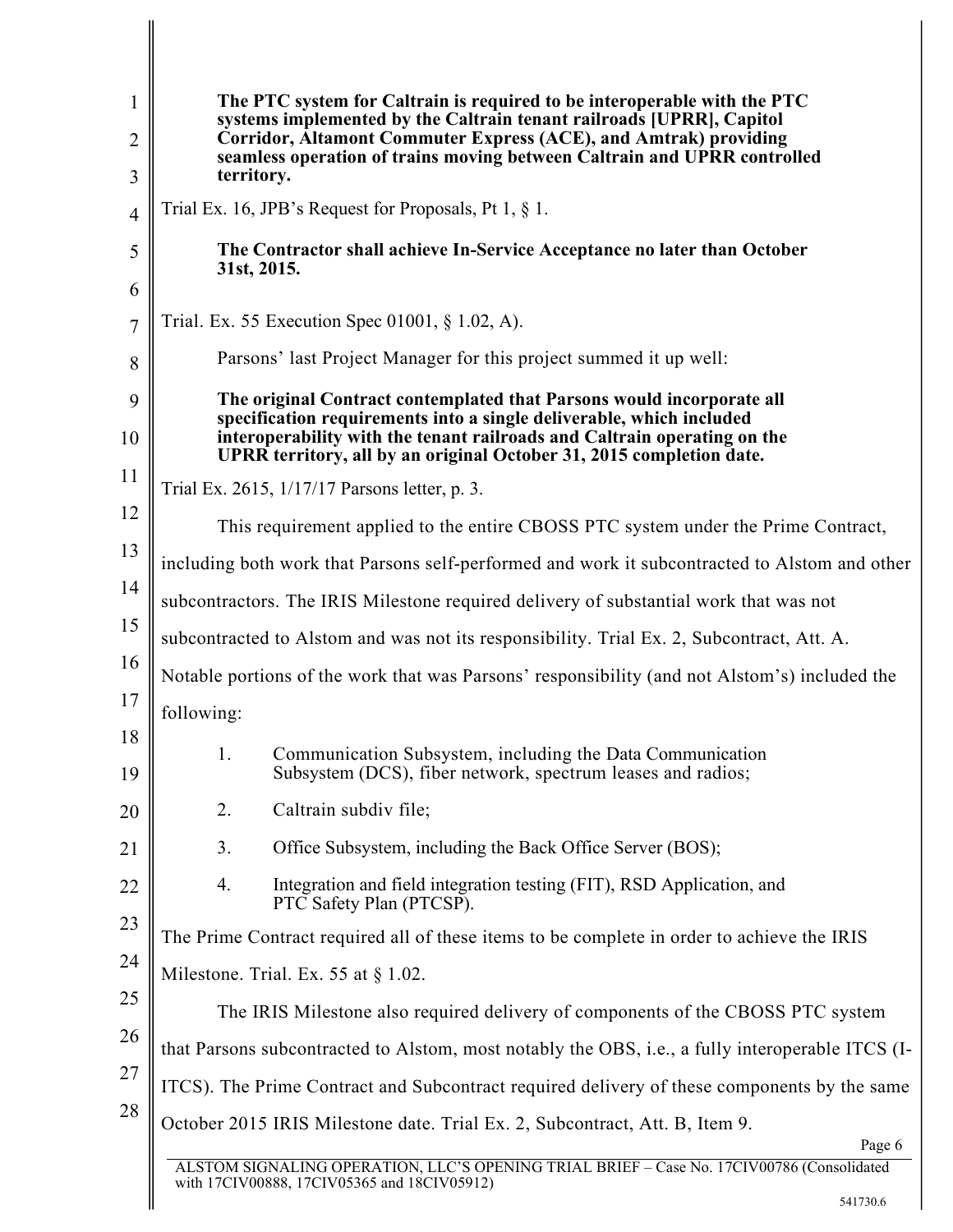1  $\mathfrak{D}$ 3 4 5 For the PTC System to achieve the October 2015 IRIS Milestone date, it would have to be interoperable with the PTC systems of host/tenant UPRR and other tenant railroads, all of which were under development at the same time as the CBOSS PTC for Caltrain. Trial Ex. 2615, Prime Contract, § 21001, 1.03D, E; § 21001, 1.04A; § 3; Trial Ex. 2, Subcontract, Att. A, Item 2.

6 7

### **B. By October 31, 2015, JPB Could No Longer Enforce The IRIS Milestone Date In The Prime Contract**

8 9 10 11 12 13 By October 31, 2015, the IRIS Milestone Date in the Prime Contract was no longer enforceable: 1) JPB was responsible for critical path delay that excused Parsons' (and Alstom's) obligation to meet that date, such that JPB was contractually obligated to extend that milestone date, and 2) it was impossible for Parsons (and Alstom) to meet the IRIS Milestone date because UPRR was unable to provide information needed to complete their work, and none of the host or tenant railroads were ready for the testing needed to achieve IRIS.<sup>[10](#page-11-0)</sup>

14 JPB delays excused Parsons and Alstom from meeting the October 2015 IRIS Milestone

15 Date. By the end of January 2017, Parsons had submitted at least 63 Requests For Changes

16 (RFCs), many stating it was entitled to contract schedule extensions due to changes that were

17 JPB's responsibility and impacted the schedule. *See e.g.,* Trial Ex.'s 114, 117, 134, 169. From

18 October 2015 to termination, it submitted RFCs claiming entitlement to extensions totaling

19 **more than 16 months**. Trial Ex. 956, S. LaRocco Decl. ¶ 2. One month before termination,

- 20 Parsons estimated that JPB-caused delays entitled it to about **3 years** in extensions. [11](#page-11-1) Trial
- 21 Ex. 2615, 1/17/17 Parsons letter, p. 1.
- 22
- 23

The most significant critical path delay to both Parsons and Alstom was JPB's failure to

- <span id="page-11-0"></span>24 25 <sup>10</sup> As explained in Section IIII.A, *infra*, it was also impossible for Parsons and Alstom to achieve IRIS *at any time* because the Prime Contract provided that the CBOSS PTC System would use the JPB's existing Wabtec BOS and required, for IRIS, that the System be designed and
- 26 implemented as a *vital*, safety-critical system and, after contract execution, the FRA deemed JPB's Wabtec BOS *non-vital*, such that any PTC system using that BOS could not possibly be "vital." Trial

27 Ex. 55, Prime Contract, Ex. B, Pt 2, § 21005, 1.01.E; Trial Ex. 3238, FRA Type Approval, § 1.2.1 (Office Segment).<br><sup>11</sup> These delays are consistent with those found nationwide and which resulted in the extensions to

<span id="page-11-1"></span>28 the Federal mandate.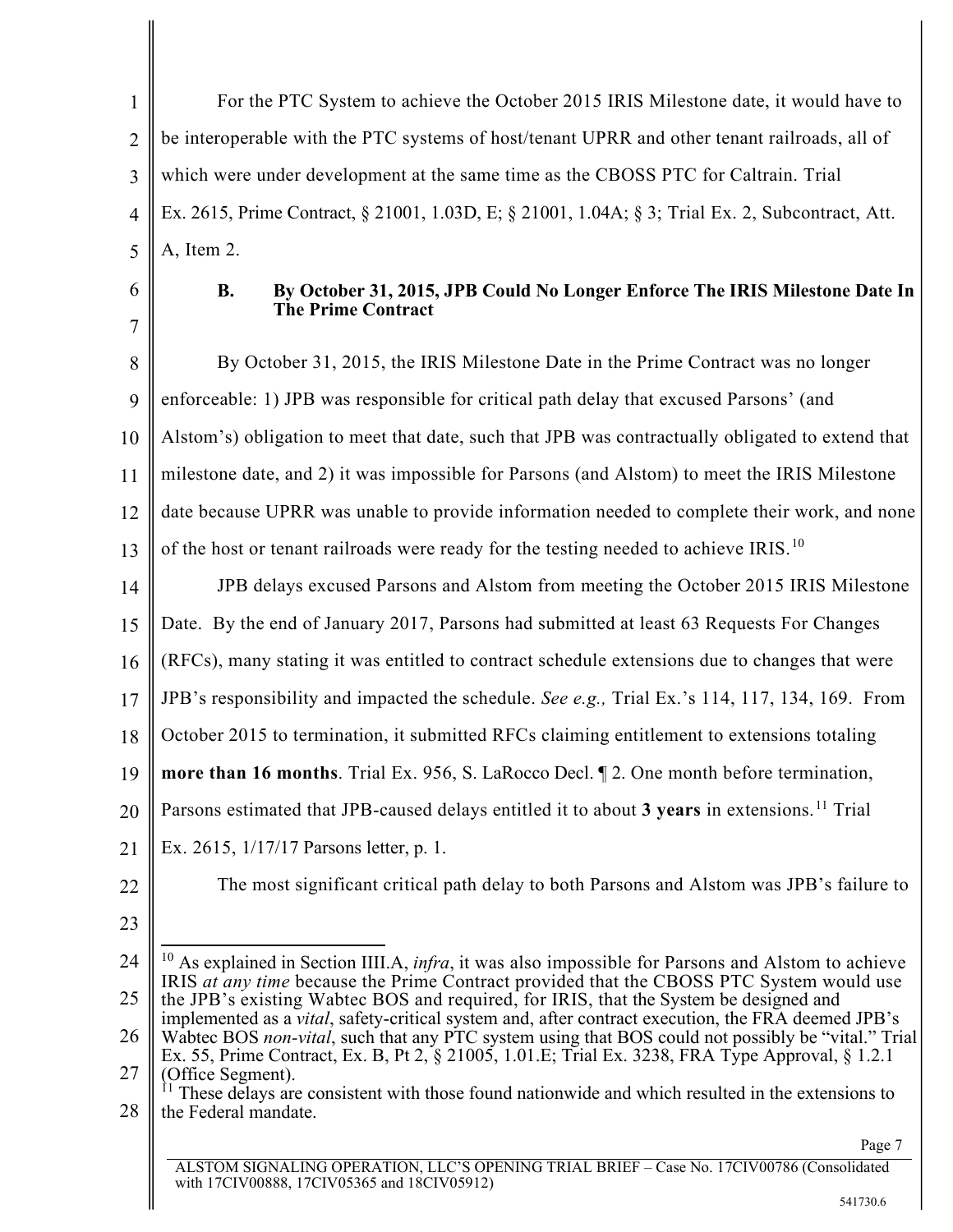<span id="page-12-0"></span>

| $\mathbf{1}$   | obtain and provide UPRR's interoperability information that Alstom needed to design, develop                                                                                                                                                                                        |
|----------------|-------------------------------------------------------------------------------------------------------------------------------------------------------------------------------------------------------------------------------------------------------------------------------------|
| $\overline{2}$ | and implement the OBS for IRIS. Parsons and Alstom agreed, and Parsons notified JPB that it                                                                                                                                                                                         |
| 3              | needed to provide UPRR's PTC operating rules, subdiv files, and other information. Trial Ex. 2511,                                                                                                                                                                                  |
| $\overline{4}$ | RFIs. JPB's failure to provide this delayed Alstom's work <sup>12</sup> and made achievement of the                                                                                                                                                                                 |
| 5              | October 2015 IRIS Milestone Date impossible. Again, Parsons' Project Manager puts it well:                                                                                                                                                                                          |
| 6              | Parsons cannot overstate the adverse impact suffered as a result of the JPB's                                                                                                                                                                                                       |
| 7              | failure to timely deliver information, including information relevant to the<br>UPRR and other tenant railroads systems, which Parsons could only obtain<br>through the JPB.  Due to the nature of a single deliverable, these failures made                                        |
| 8              | Parsons' completion of all work by October 31, 2015 impossible, as key input<br>from the JPB necessary for completion was not received until after this date.                                                                                                                       |
| 9              |                                                                                                                                                                                                                                                                                     |
| 10             | Trial Ex. 2598, 2/10/17 S. LaRocco Letter, p. 1. To complete IRIS, the Caltrain PTC also would                                                                                                                                                                                      |
| 11             | also have had to completed testing on UPRR's tracks with UPRR's PTC, but UPRR's PTC was not                                                                                                                                                                                         |
| 12             | completed by October 2015 (or termination). Finally, the Caltrain PTC would also have had to have                                                                                                                                                                                   |
| 13             | completed testing of tenant railroads' PTCs on Caltrain's tracks; none of the tenants' PTC systems                                                                                                                                                                                  |
| 14             | were completed by 10/31/15 (or termination). See, e.g., Trial Ex. 955, Choudri Decl., 123.                                                                                                                                                                                          |
| 15             | $\mathbf{C}$ .<br>Parsons Could Not Enforce The October 2015 IRIS Milestone Date Under The<br><b>Subcontract Due To Parsons' Own Delays</b>                                                                                                                                         |
| 16             | Even if JPB could have enforced the October 2015 IRIS Milestone Date under the Prime                                                                                                                                                                                                |
| 17             | Contract, Parsons could not have done so under the Subcontract due to Parsons' own delays, for                                                                                                                                                                                      |
| 18             | which Alstom had no responsibility. Parsons missed the IRIS Milestone for its portion of the                                                                                                                                                                                        |
| 19             | PTC system work, i.e., work it self-performed or subcontracted to others (rather than Alstom).                                                                                                                                                                                      |
| 20             | Specifically, CBOSS subsystems and components that were Parsons' responsibility, were                                                                                                                                                                                               |
| 21             | required to be complete to achieve IRIS, and were not as of October 2015 (or even termination)                                                                                                                                                                                      |
| 22             | included the Communication Subsystem (DCS, fiber), Caltrain subdiv, Office Subsystem                                                                                                                                                                                                |
| 23             | (including the BOS), field integration testing (FIT), RSD Application, and PTCSP. See, e.g., Trial                                                                                                                                                                                  |
| 24             |                                                                                                                                                                                                                                                                                     |
| 25             | <sup>12</sup> Since Alstom never received the interoperability information it needed and both JPB and Parsons                                                                                                                                                                       |
| 26             | promised, it had to develop its own elaborate "best guess" of UPRR's information. Alstom did so in                                                                                                                                                                                  |
|                | order to keep the Project moving forward (rather than stopping work and waiting for the information                                                                                                                                                                                 |
| 27<br>28       | that never came), and continued developing the OBS, all on the hope that its guesses would turn out<br>to be right, or at least close. Creating these best guess requirements and then developing its<br>subsystem delayed Alstom's work significantly. See, e.g., Trial Exs. 2501. |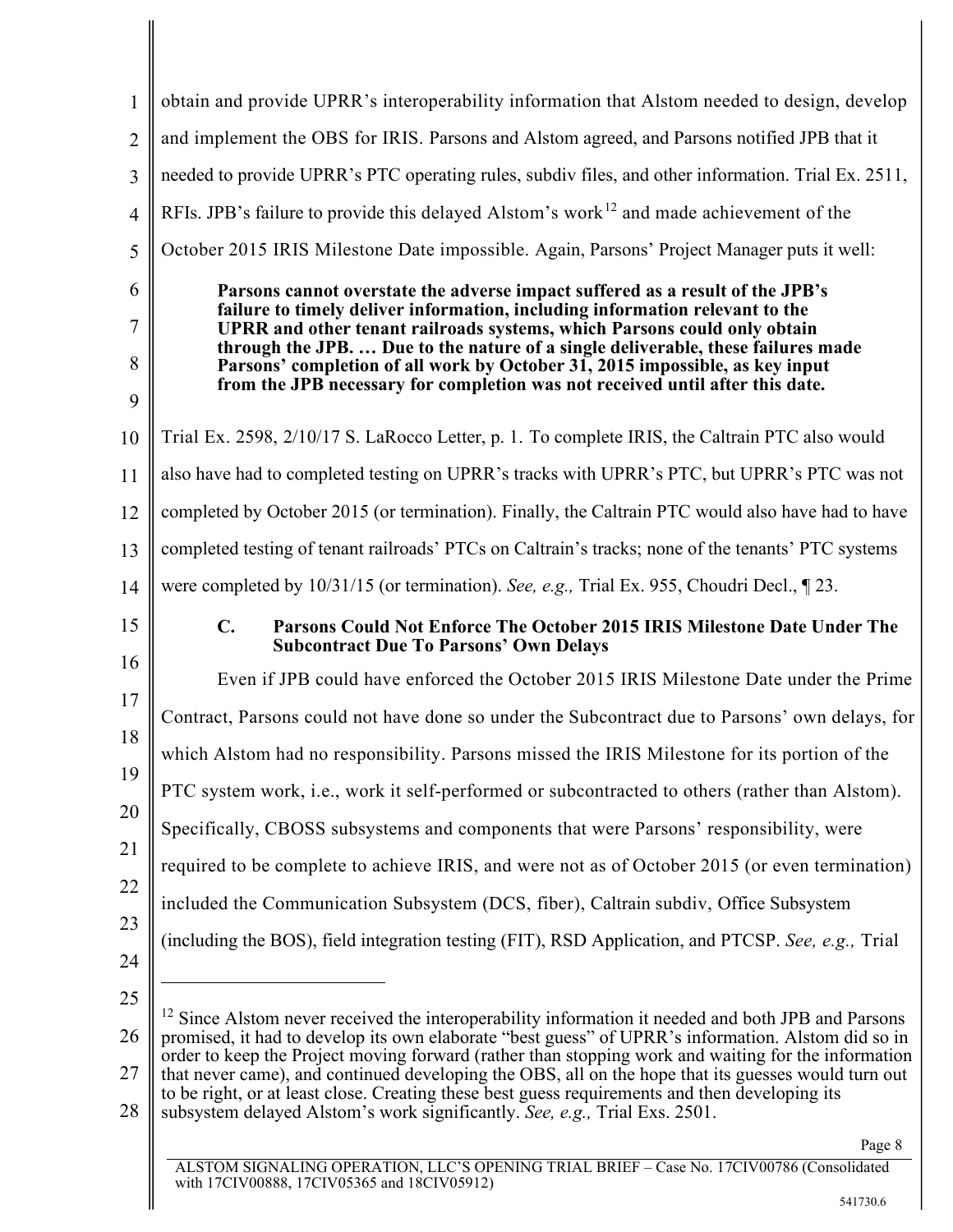| $\mathbf{1}$        | Ex. 491, p. 2; Trial Ex. 8, 1/17 Monthly Progress Report (MPR), Appx 7.6 (Risk Register).                                                                        |
|---------------------|------------------------------------------------------------------------------------------------------------------------------------------------------------------|
| $\overline{2}$<br>3 | D.<br>JPB Terminated The Prime Contract For Cause Based On Parsons' Failure To<br>Deliver An Interoperable PTC System By The October 2015 IRIS Milestone<br>Date |
| 4                   | JPB terminated the Prime Contract for cause based on Parsons' failure to deliver an                                                                              |
| 5                   | interoperable PTC system by the October 2015 IRIS Milestone date. JPB's February 26, 2016                                                                        |
| 6                   | "Notice of Breach and Demand to Cure", on which the eventual termination was based, identified                                                                   |
| $\overline{7}$      | only two specific breaches:                                                                                                                                      |
| 8                   | Parsons has breached the Contract in at least the following respects:                                                                                            |
| 9                   | Parsons has failed to supply a CBOSS PTC system that meets the                                                                                                   |
| 10                  | Contract milestone of Initial In Service Acceptance by Oct 31, 2015.                                                                                             |
| 11                  | Parsons has failed to meet numerous interim milestones, deadlines, or<br>schedules.                                                                              |
| 12                  | Trial Ex. 2615.                                                                                                                                                  |
| 13                  | If that Notice was in any way ambiguous, JPB's December 23, 2016 "Notice of Termination"                                                                         |
| 14                  | certainly was not, referencing its February 2016 Notice, stating:                                                                                                |
| 15                  | This Notice of Default was based on Parsons' failure to place the CBOSS                                                                                          |
| 16<br>17            | system into JPB revenue service by the contractually-required October 31,<br>2015 deadline.                                                                      |
| 18                  | Trial Ex. 861.                                                                                                                                                   |
| 19                  | After JPB sent its February 2016 Notice threatening termination, it allowed Parsons (and                                                                         |
| 20                  | Alstom) to continue performing and incurring cost for more than a year. From February 2016 to                                                                    |
| 21                  | February 2017, JPB neither enforced the October 2015 IRIS Milestone (by terminating the                                                                          |
| 22                  | Prime Contract) nor established a new delivery date (by amending the Prime Contract and                                                                          |
| 23                  | setting a new, enforceable IRIS Milestone date). Neither the October 2015 IRIS Milestone date,                                                                   |
| 24                  | nor the requirement that the delivered PTC system be fully interoperable to achieve it, was ever                                                                 |
| 25                  | changed in either the Prime Contract or the Subcontract. Trial Ex. 3216, Harrington Decl. 13,                                                                    |
| 26                  | Ex. I. Parsons and Alstom agreed many times throughout the project that they were contractually                                                                  |
| 27                  | entitled to extension by JPB of the IRIS Milestone Date due to delays for which JPB was                                                                          |
| 28                  | responsible. See, e.g., Trial Ex. 995, Choudri Decl., ¶ 30. JPB never agreed to such any such                                                                    |
|                     | Page 9                                                                                                                                                           |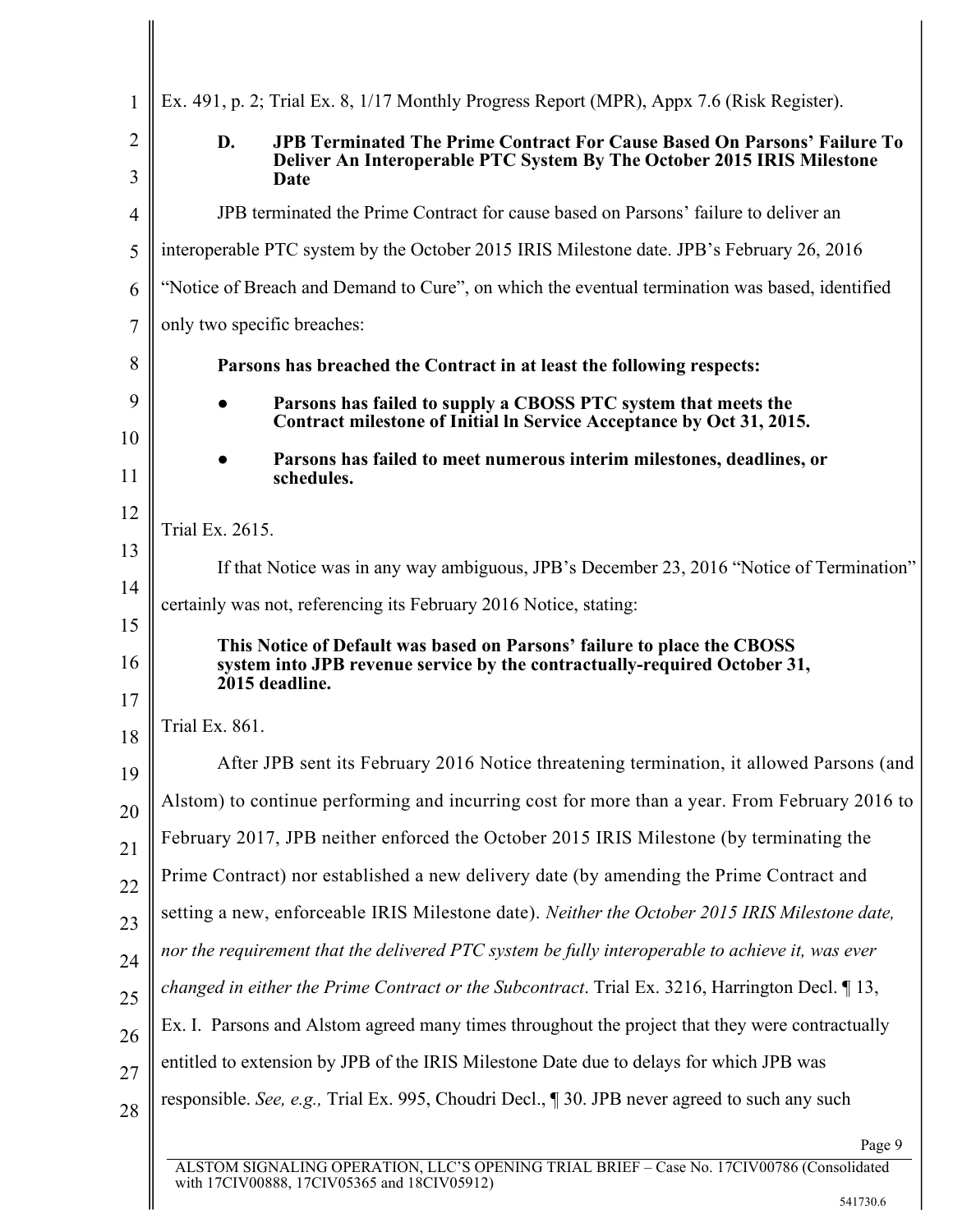1  $\mathfrak{D}$ 3 4 extensions – not a single change order extending the IRIS Milestone Date even a single day was agreed to by JPB. *Id.* ¶ 31. From the day the Prime Contract was signed to the day it was terminated, it required a complete, fully interoperable PTC system by October 31, 2015. Trial Ex. 491 (4/6/16 Harrington letter, p. 2).

5

## **IV. JPB IMPROPERLY TERMINATED THE PRIME CONTRACT FOR CAUSE**

6 7

# <span id="page-14-5"></span><span id="page-14-4"></span><span id="page-14-1"></span><span id="page-14-0"></span>**A. As The Terminating Party, JPB Has The Burden Of Proving It Was Entitled To Terminate**

8 9 10 11 12 13 14 15 16 17 18 A termination for cause, also known as a termination for default, is "'a drastic sanction ... which should be imposed (or sustained) only for good grounds and on solid evidence.'" *United*  Partition Sys., Inc. v. U.S. (2009) 90 Fed. Cl. 74, 87.<sup>[13](#page-14-6)</sup> Since it results in a forfeiture, the terminating party has a heavy burden to justify it. Cal. Civ. Code § 1442 ("A condition involving a forfeiture must be strictly interpreted against the party for whose benefit it is created."); *Ells v. Order of United Com. Travelers of Am.* (1942) 20 Cal.2d 290, 301 ("It is well settled in this state as well as in other jurisdictions that forfeitures are not favored by either courts of law or equity"); *Lisbon Contractors, Inc. v. U.S.* (Fed. Cir. 1987) 828 F.2d 759, 765 (""we conclude that the government should bear the burden of proof with respect to the issue of whether termination for default was justified, regardless of the forum and regardless of whose 'claim' is being asserted. Thus, the burden of proof here was on the government on the default issue'").

19 20 21 22 23 24 25 What that party must prove depends on the stated reason for the termination. Here, the termination was based on Parsons' alleged failure to meet the October 2015 IRIS Milestone Date. To justify termination on those grounds, JPB will have to prove that there was a nexus between its decision to terminate the contract for default and Parsons' performance and that Parsons actually was in default of the contract. *See McDonnell Douglas Corp. v. U.S.* (Fed. Cir. 1999) 182 F.3d 1319, 1329*.* To the extent that Parsons or JPB seek to justify the termination based on Alstom's failure to make progress toward the extended dates in Parsons' schedules, it will have to show that these were

<span id="page-14-2"></span>26

<span id="page-14-6"></span><span id="page-14-3"></span><sup>27</sup> 28  $<sup>13</sup>$  In the absence of California case law on-point, the Court should look to the well-developed federal</sup> case law on default terminations of public contracts. *Pacific Architects Collaborative v. State of California* (1979) 100 Cal.App.3d 110, 125 ("We are strongly persuaded by decisions relating to federal procurement bidding.").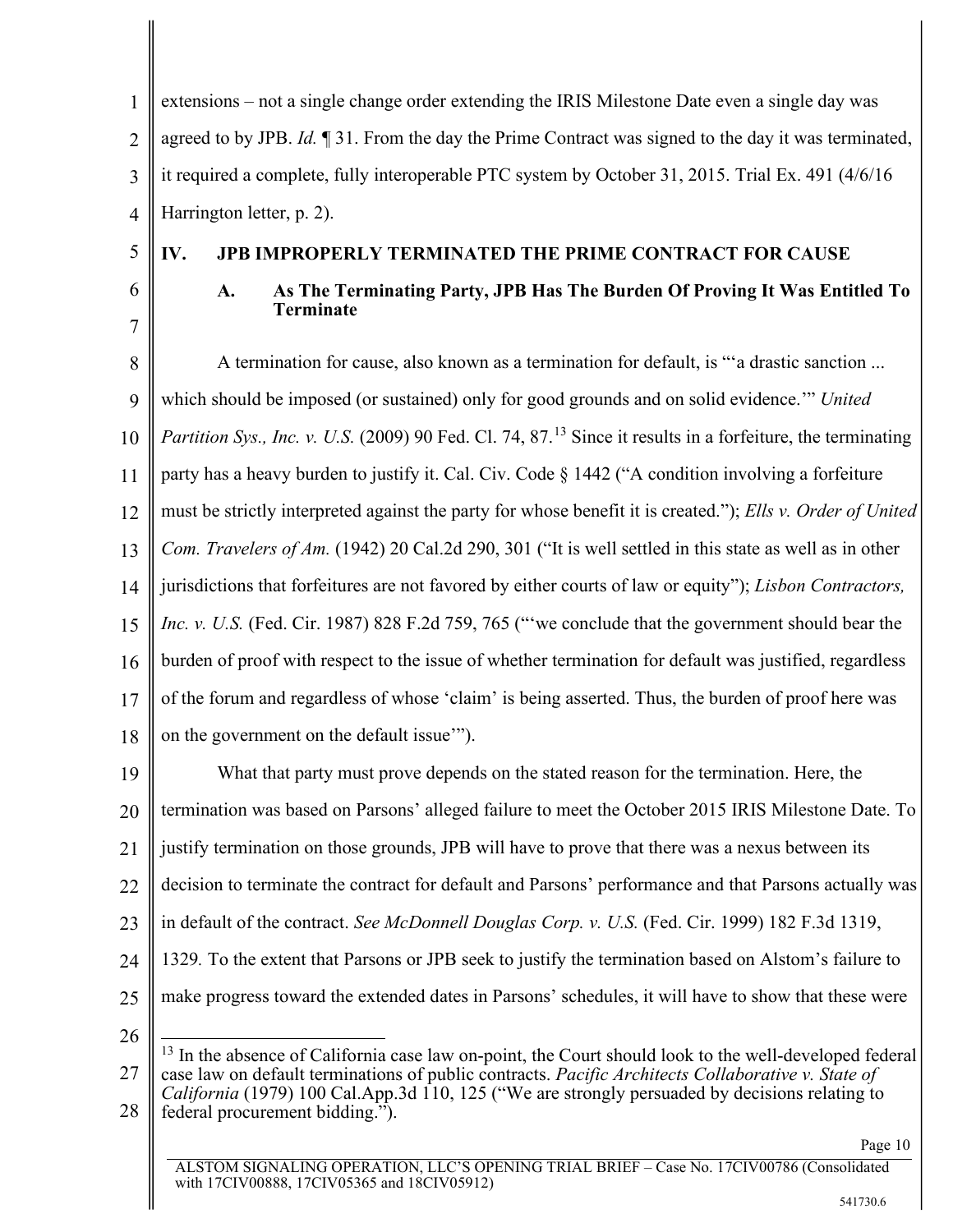<span id="page-15-2"></span><span id="page-15-1"></span><span id="page-15-0"></span>1  $\mathfrak{D}$ 3 4 5 6 7 8 9 10 11 12 13 14 15 16 17 18 19 20 21 22 23 24 25 26 set as clear, contract dates and that JPB actually determined based on objective evidence that Parsons could not meet those dates. *Lisbon Contractors*, 828 F.2d at 766; *McDonnell Douglas Corp. v. U.S.* (Fed. Cir. 2003) 323 F.3d 1006, 1014; *Alutiiq Mfg. Contractors, LLC v. U.S.* (2019) 143 Fed. Cl. 689, 696 (a termination for cause is not justified simply because a contractor is behind schedule; rather it must be based on "'tangible, direct evidence reflecting the impairment of timely completion'" based not on "subjective beliefs" but "an objective inquiry"). **B. JPB Cannot Meet This Burden. 1. JPB could not enforce, or terminate based on, non-contractual dates.** The termination will not be justified for failure to make progress to the extended dates because those dates were not contract requirements. Rather, Parsons *proposed* these dates; JPB rejected them and, as a result, never amended the Prime Contract. Trial Ex. 861. Further, even if JPB otherwise could have properly terminated based on these extra contractual demands, Alstom and Parsons committed and were in position to meet the demanded cure dates: **[A]t the time of termination, Parsons and its key subcontractor, Alstom, were on schedule to meet each of the specified, milestone dates, including the pivotal first deliverable on April 1, 2017.** Trial Ex. 956, S. LaRocco Decl. ¶ 11. Thus, JPB cannot show that it reasonably (much less correctly) determined that Parsons could not meet any extended non-contractual dates. Lastly, even if JPB did and properly could have relied upon non-contractual schedule dates as a basis for termination, its decision to terminate was based on Parsons', not Alstom's, failures with regard to those dates. JPB attributed the delays to Parsons' mismanagement. *See, e.g.,*  Trial Ex. 861, p. 2. And the project record supports that Parsons mismanaged the project. *See, e.g.,* Trial Exs. 3241; 3242; 2764; 2835. Shortly after terminating Parsons, JPB asked Alstom to complete the project and negotiated and entered into a time-and-materials contract (and never informed Alstom that its work under that contract failed to meet any of JPB's requirements); JPB still wanted Alstom on the project, just not Parsons.<sup>[14](#page-15-3)</sup> Trial Ex. 1666.  $14$  Likewise, Parsons never terminated the Alstom subcontract for cause. Rather, it issued a stop

<span id="page-15-3"></span>27 work order that it never lifted. At some point, after a reasonable time elapsed, this became a breach of the contract by Parsons. But, to this day, Parsons has never issued a notice of

<sup>28</sup> termination, or any other document, to Alstom stating it was terminating Alstom for cause.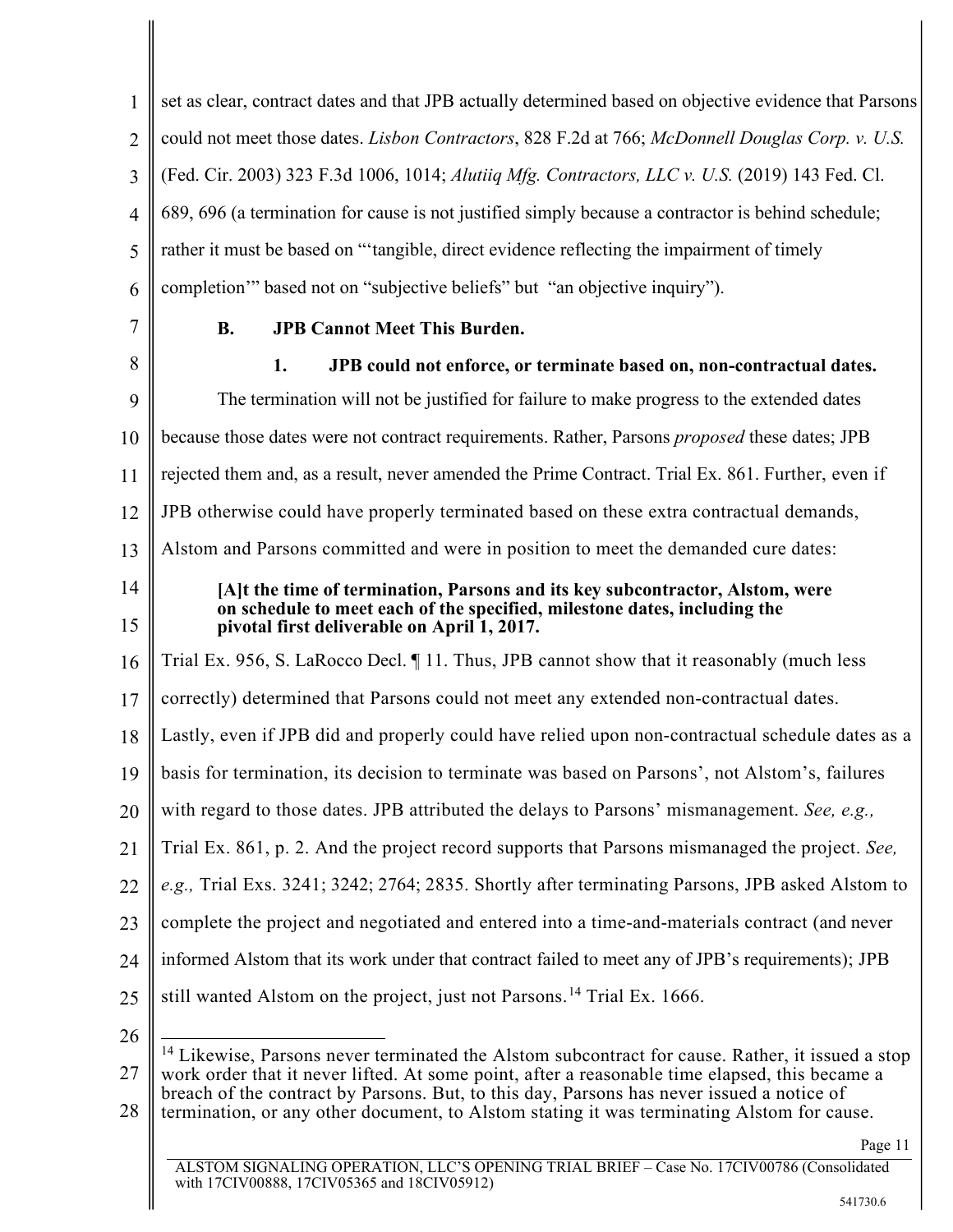## **2. JPB and Parsons caused critical path delays.**

The termination will not be justified for failure to meet either the October 2015 IRIS Milestone Date or any later non-contractual dates because JPB and Parsons caused critical path delay that caused Alstom to miss those dates.

5

1

2

3

4

#### **a.** *JPB Delays*

6 7 8 9 10 11 12 13 A critical path analysis from the project start shows that JPB (and so, as to Alstom, Parsons) was responsible for the delays to the IRIS Milestone to termination and beyond. Parsons' last project progress schedule (dated January 31, 2017) projected the IRIS Milestone would be met in September 2018. Trial Ex. 3240. The critical path sequence of activities that determined this completion date was driven by two activities: 1) obtaining information required, but not provided, by JPB from UPRR to complete the interoperable CBOSS and 2) the upgrade of the BOS to version 12, which was directed by JPB in January 2017 and was required for compatibility with UPRR's and tenants' PTC systems.

14 15 16 17 18 19 20 21 22 23 24 Even if Parsons/JPB could rebut Alstom's critical path analysis, the facts show other substantial delays for which Alstom was not responsible. There were significant delays that Parsons and Alstom agreed were JPB's responsibility. Trial Ex. 995, Choudri Decl. ¶¶ 6-7, 11- 24, 27-32). Ian Choudri, Parsons' Project Manager during the most significant delays, provided many examples are in his sworn declaration: Association of American Railroads (AAR) standards required for the work were issued late [*id.* ¶ 7]; in 2013-2014, JPB delayed design reviews [*id.*  ¶ 10]; in 2014-2015, JPB directed Parsons to implement FRA changes issued after design reviews [*id.* ¶ 30]; in 2015-2016, JPB directed Parsons/Alstom to perform field validation before receiving FRA approval for the test plan and, when FRA rejected that testing because it was done before plan approval, directed Parsons/Alstom to re-do that validation [*id.* ¶ 24]; and, in 2016-2017, JPB directed two upgrades of the BOS [*id.* ¶¶ 27-29].

25

#### **b.** *Parsons' Delays*

26 27 28 In addition to the JPB delays rendering the Prime Contract termination improper, Parsons delayed Alstom's work as well. These delays included *years* of subdiv delay, as well as field testing and integration delays. They impacted Alstom's performance and excused some or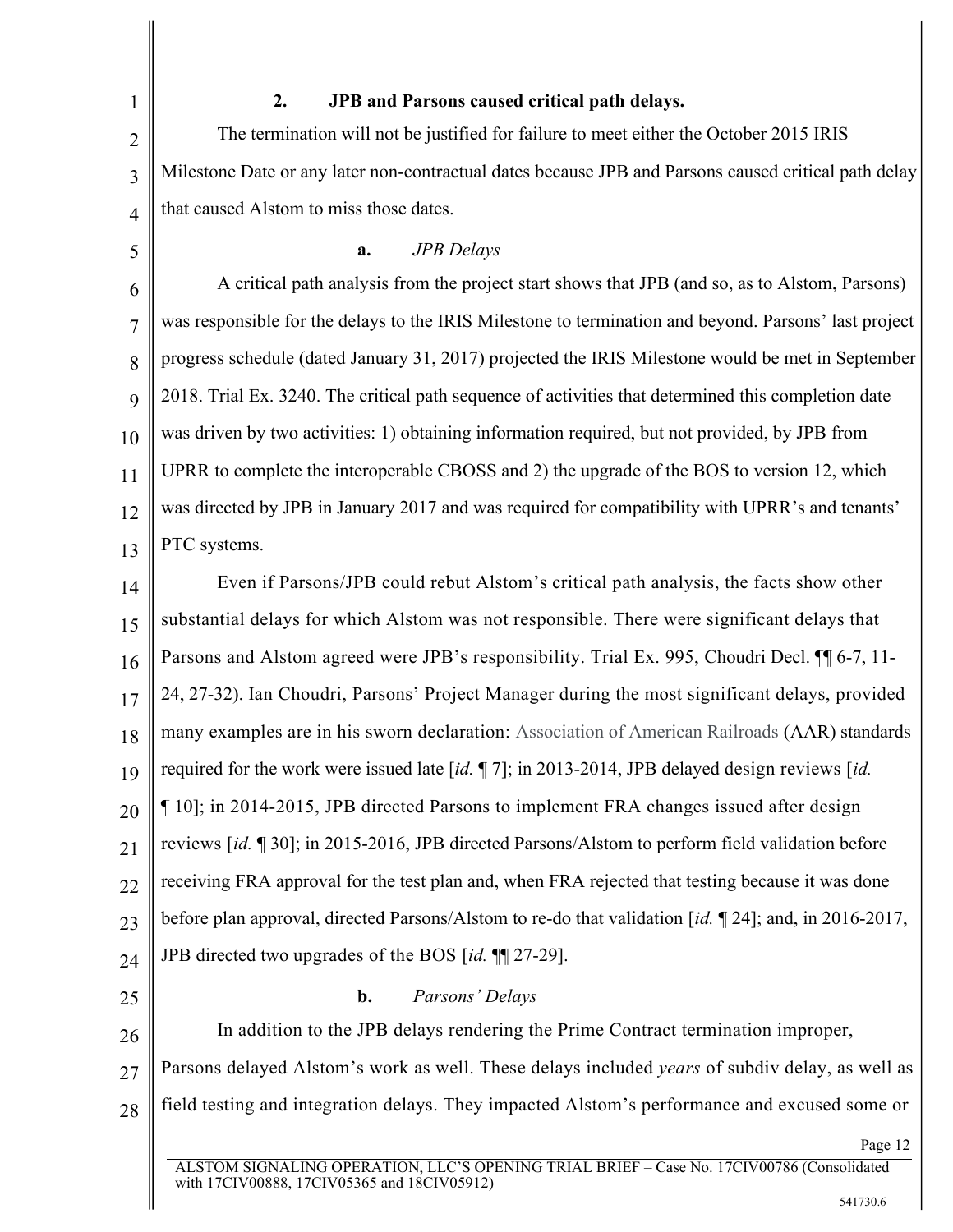1  $\mathfrak{D}$ all of its delay in meeting the IRIS date and any subsequent non-contractual dates. *See, e.g.,*  Trial Ex. 3236, 7/22/14 McDonough email.

3 4 5 6 7 8 9 10 11 Further, Alstom delays were not "critical," i.e., they did not impact when the IRIS Milestone would be achieved, because a much broader group of Parsons delays (whether they directly impacted Alstom or not) were concurrent with any Alstom delays, meaning Alstom delays did not cause Parsons to miss the milestone deadline. Specifically, at termination, Parsons had significant issues and work remaining at termination, due to its own failures (not Alstom's), for at least the following portions of its (not Alstom's) scope of work: 1) Communications Subsystem, including DCS, Messaging and Fiber "backbone"; 2) Office Subsystem and BOS, 3) Caltrain subdiv, 4) field testing, 5) RSD Application, and 6) PTC Safety Plan (PTCSP). Trial Ex. 8, 1/17 MPR, Appx 7.6 (Risk Register).

12 13 14 15 16 17 18 19 20 As examples, the DCS, which JPB had identified as "source of instability for the CBOSS system," was still not completed and approved at the IRIS date or termination. Parsons' last schedule update projected that installation and validation would not be completed until May 2017. Trial Exs. 3240; 2695; 2559. The Caltrain subdiv was not completed at termination either. Parsons did not provide the initial subdiv until July 16, 2014, and the file continued to have errors and be revised and updated through nearly 40 versions as of termination. Trial Ex. 3240. Regarding field testing, Parsons failed to timely complete and obtain approval of field test plans, a prerequisite to field testing for the entire CBOSS system (which was in Parsons' scope, with Alstom supporting for the OBS). Trial Ex. 8, 7/15-3/16 MPRs, § 3.6.3.

21 22 23 For each, Parsons had unresolved problems and had not completed testing or integration (and in several instances had not even completed its design or plan, much less submitted them and gotten approval), all of which were Prime Contract requirements for the IRIS milestone.

24

25

### **3. It was impossible for Alstom to meet the October 2015 IRIS Milestone Date or any later non-contractual dates**

26 27 28 Nor will the termination stand because Alstom will show impossibility. The lack of UPRR information, and both UPRR's and other tenants' inability to implement their own PTC systems before 2018, made IRIS impossible to achieve by either the October 2015 contract date or the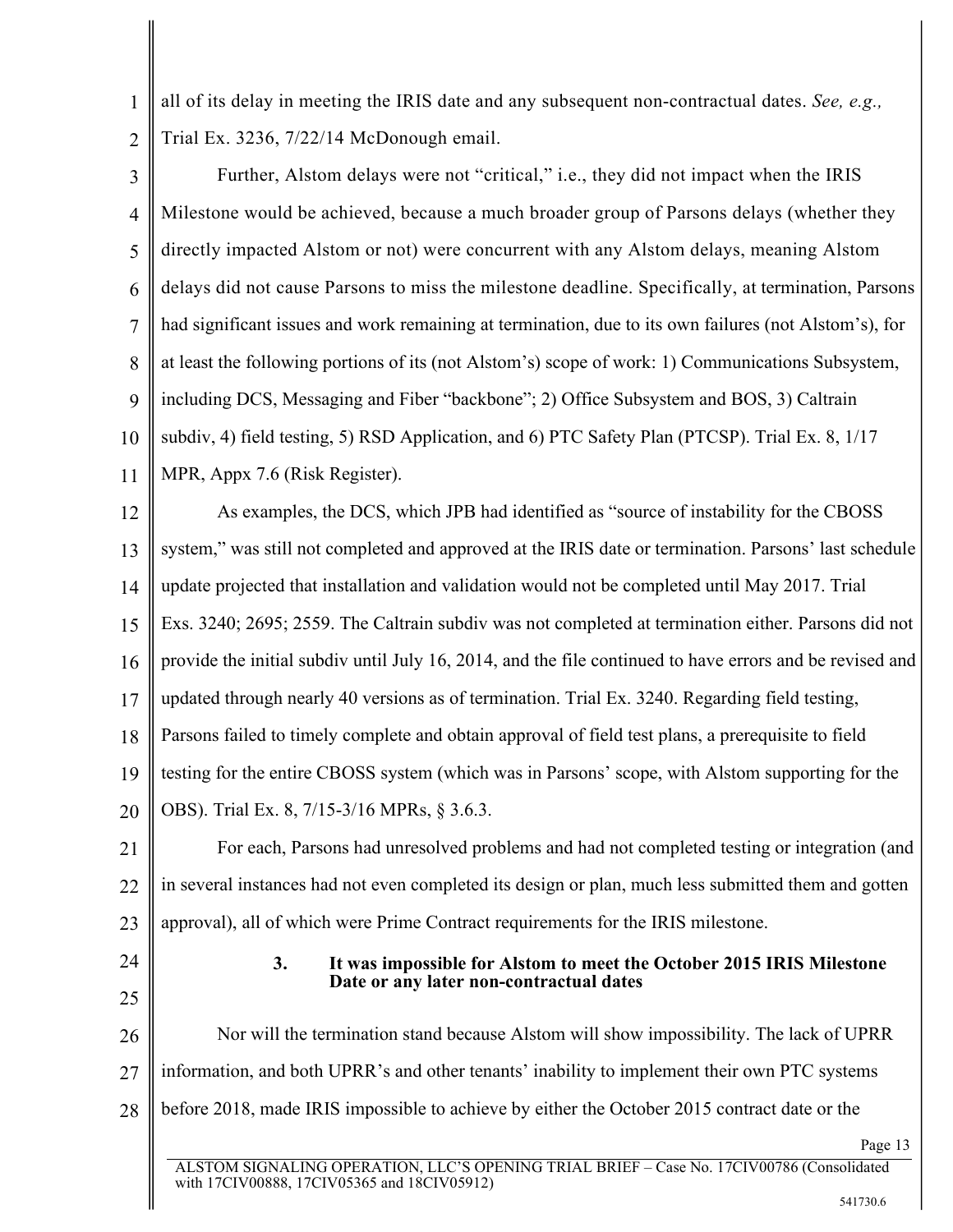1 February 2017 termination. Trial Ex. 2598, p. 1.

<span id="page-18-3"></span><span id="page-18-2"></span><span id="page-18-1"></span>with 17CIV00888, 17CIV05365 and 18CIV05912)

<span id="page-18-0"></span>

| $\overline{2}$ | It was also impossible for Parsons and Alstom to achieve IRIS at any time because the                                                                         |
|----------------|---------------------------------------------------------------------------------------------------------------------------------------------------------------|
| 3              | Prime Contract provided that the CBOSS PTC System would use the JPB's existing Wabtec                                                                         |
| $\overline{4}$ | BOS and required, for IRIS, that "The System shall be designed and implemented as a vital/safety                                                              |
| 5              | critical system." Trial Ex. 55, Prime Contract, § 21005, Pt 1, § 1.01E (emphasis added). After                                                                |
| 6              | contract execution, the FRA deemed JPB's Wabtec BOS non-vital, such that any PTC system using                                                                 |
| 7              | that BOS could not possibly be "vital." Yet, as with so many other changes outside of Parsons' and                                                            |
| 8              | Alstom's control, JPB never amended the Prime Contract to eliminate this impossible requirement                                                               |
| 9              | (and, after termination, procured a non-vital PTC from Wabtec). Trial Ex. 1682.                                                                               |
| 10<br>11       | Even if JPB ever had the right to terminate for cause (it did not), it<br>4.<br>waived that right.                                                            |
| 12             | Finally, even if JPB could show that the October 2015 Milestone Date was otherwise                                                                            |
| 13             | enforceable, the termination would fail because JPB is estopped from enforcing it. DeVito v. U.S.,                                                            |
| 14             | (Ct. Cl. 1969) 413 F.2d 1147, 1154 (if the government fails to terminate the contract within a                                                                |
| 15             | reasonable time after the default, and the contractor relies on the failure to terminate and continue                                                         |
| 16             | performance, default is waived); see also Whitney Inv. Co. v. Westview Development Co. (1969) 273                                                             |
| 17             | Cal.App.2d 594, 603 ("When the injured party with knowledge of the breach continues to accept                                                                 |
| 18             | performance from the guilty party, such conduct may constitute a waiver of the breach."). Here,                                                               |
| 19             | prior to terminating the Prime Contract, JPB allowed Parsons and Alstom to continue working,                                                                  |
| 20             | developing the PTC system, and incurring costs to do so, for almost 16 months after the IRIS                                                                  |
| 21             | Milestone Date had passed and more than one year after issuing its default notice.                                                                            |
| 22<br>23       | V.<br>ALL OF PARSONS' DEFENSES TO ALSTOM'S CLAIMS DEPEND UPON<br>PARSONS' AND JPB'S PROVING THAT JPB'S TERMINATION OF THE PRIME<br><b>CONTRACT WAS PROPER</b> |
| 24             | Parsons is indebted to Alstom because it failed to pay the amounts due under the Subcontract                                                                  |
| 25             | totaling \$24,290,109. <sup>15</sup> This consists of invoiced, completed work $(1,856,275)$ ; unpaid work-in-                                                |
| 26             | progress on uncompleted milestones <sup>16</sup> (\$8,809,537); unpaid work on unapproved change orders                                                       |
| 27             | <sup>15</sup> This and its components may be subject to adjustment depending on the evidence at trial.                                                        |
| 28             | <sup>16</sup> The Subcontract (like the Prime Contract) provided for invoicing as milestones were completed.                                                  |
|                | Page 14                                                                                                                                                       |
|                | ALSTOM SIGNALING OPERATION, LLC'S OPENING TRIAL BRIEF - Case No. 17CIV00786 (Consolidated                                                                     |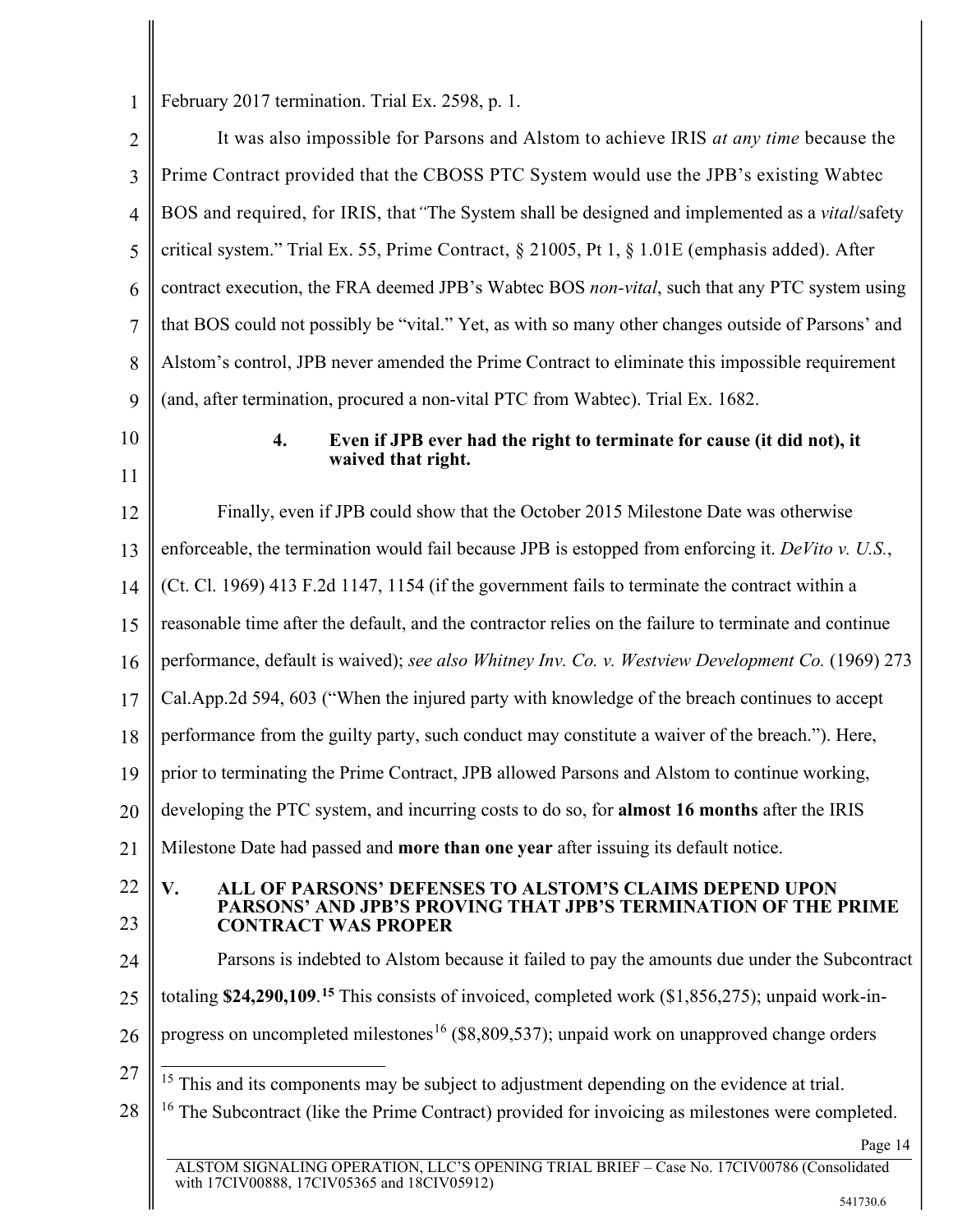<span id="page-19-0"></span>

| 1              | (called "Non-Approved Variation Orders" or "NAVOs") <sup>17</sup> (\$5,327,149); and prejudgment interest                                                                                              |
|----------------|--------------------------------------------------------------------------------------------------------------------------------------------------------------------------------------------------------|
| $\overline{2}$ | (\$8,297,148). These claims are straightforward.                                                                                                                                                       |
| 3              | Parsons' defenses to these claims almost entirely depend on offsets based on its termination-                                                                                                          |
| $\overline{4}$ | based claims and damages. Once JPB and Parsons fail to prove the JPB termination was proper,                                                                                                           |
| 5              | Parsons' defenses to Alstom's claims fail.                                                                                                                                                             |
| 6<br>7         | VI.<br>IN ADDITION TO JPB'S AND PARSONS' INABILITY TO SHOW THE<br><b>TERMINATION WAS PROPER, THEIR CLAIMS FAIL FOR OTHER REASONS</b><br><b>AS WELL</b>                                                 |
| 8              | Parsons' Contractual Indemnity Claim Does Not Meet The Subcontract<br>A.                                                                                                                               |
| 9              | <b>Provision Requirements</b>                                                                                                                                                                          |
| 10             | Parsons' express contractual indemnity claim also fails because it cannot prove its claim fits                                                                                                         |
| 11             | in the narrow, limited Subcontract clause. In the non-insurance context indemnity contracts are                                                                                                        |
| 12             | construed against the indemnitee (here, Parsons). Crawford v. Weather Shield Mfg., Inc. (2008) 44                                                                                                      |
| 13             | Cal.4 <sup>th</sup> 541, 552. Here, the clause provides as follows:                                                                                                                                    |
| 14             | If Subcontractor fails to maintain the Schedule, including any revisions of the<br>schedule, except to the extent the failure is caused by delays beyond                                               |
| 15             | Subcontractor's reasonable control, Subcontractor shall indemnify Contractor<br>for costs and direct damages (including liquidated damages Contractor may                                              |
| 16             | be obligated to pay to the Client) that result from any failure to maintain the<br>schedule for the Subcontractor's work, provided, however, that such damages                                         |
| 17             | must first be imposed upon Contractor by its Client, and only to the extent that<br>any such costs and damages arise from Subcontractor's failure to maintain its                                      |
| 18             | schedule. For purposes of this provision, "direct damages" shall include any costs<br>that arise to Contractor due to the need to maintain its project office beyond the                               |
| 19             | time contemplated by the schedule, as amended from time to time; provided<br>however that Contractor shall make reasonable efforts to mitigate any such direct                                         |
| 20             | damages.                                                                                                                                                                                               |
| 21             | Trial Ex. 2, $\S$ GC-2. This contractual indemnity does not encompass the claims Parsons is asserting                                                                                                  |
| 22             | against Alstom, which are entirely for the monies due it from JPB that it forgave in the walk-away                                                                                                     |
| 23             |                                                                                                                                                                                                        |
| 24             | There were several milestones on which Alstom had done significant work and so earned significant<br>entitlement to payment, but Alstom had not yet invoiced for that work because the milestones were |
| 25             | not 100% complete. This portion of Alstom's claim is based on applying its actual percent complete<br>to the agreed prices for these milestones.                                                       |
| 26             | $^{17}$ Alstom will show it was entitled to approval of each NAVO, as extra work directed by Parsons,<br>such that Parsons' failure to approve them was a breach of contract. Some of these NAVOs were |
| 27             | completed and so Alstom was owed the full proposed prices. Others was in progress, and, for those,<br>Alstom was entitled to payment based on its percent complete, applied to the proposed prices to  |
| 28             | which Parsons was required by the Subcontract to agree but did not do so.                                                                                                                              |
|                | Page 15<br>A L CTOM CICMAL INC. OBED A TION I L C'C OBENING TBLAL BRIET                                                                                                                                |

<span id="page-19-1"></span> $\mathbb{I}$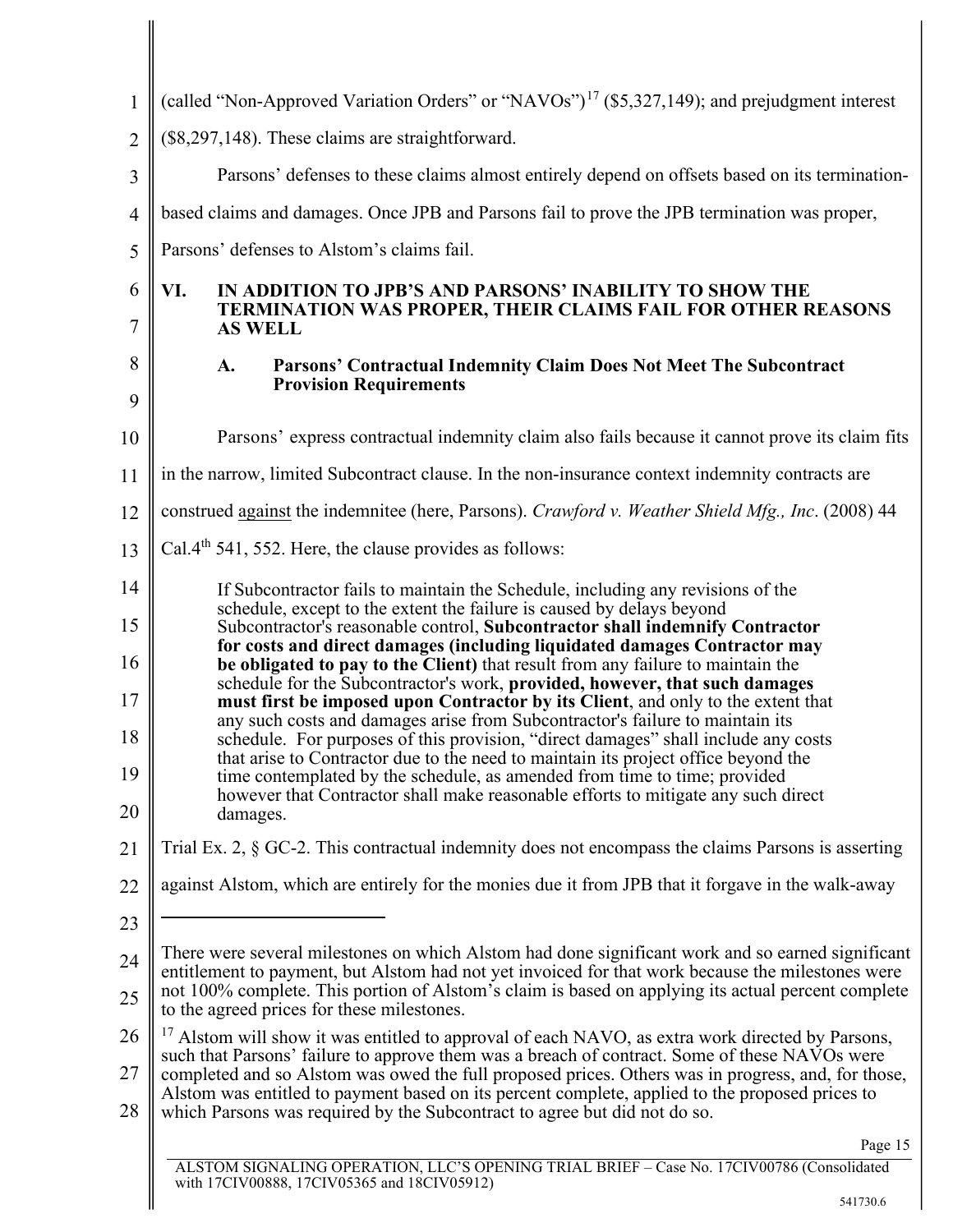- $\mathfrak{D}$ settlement. Further, this indemnity is not even triggered if the "failure is caused by delays beyond Subcontractor's reasonable control," which is the case here. *See also id.*, § SC-3. [18](#page-20-0)
- 3

1

## **B. Parsons' And JPB's Negligent Misrepresentation Claims Are False.**

4 5 6 Parsons' efforts to evade the limitations of liability it agreed to in the Subcontract by alleging negligent misrepresentation will also fail, as will JPB's late efforts to shoe-horn in similar claims to avoid the consequences of its lack of privity and third-party beneficiary status.

7 8 9 10 No negligent misrepresentations occurred here. When delays started early on, Alstom showed the October 2015 IRIS Milestone Date would not be met in its schedule updates to Parsons, but Parsons did not report that in its schedule updates to JPB. *Compare* Trial Ex. 8 (4/13-5/14 Parsons MPRs) with Trial Exs. 3165-3210 (4/13-5/14 Alstom's MPRs).

11 12 13 14 15 16 As delays continued to mount and JPB wrongly refused to extend the IRIS milestone (as requested in Parsons RFCs), JPB refused to accept schedule updates showing extended dates. It compelled Parsons to show the October 2015 IRIS Milestone Date when Parsons had repeatedly stated and shown that date could not be met. As a result, Parsons directed Alstom also to show the October 2015 IRIS Date when Alstom likewise had repeatedly stated and shown that date could not be met.

17 18 19 20 21 22 23 JPB denied Parsons' RFCs and schedule extension requests, and, as a result, Parsons denied Alstom's NAVOs and schedule extension requests. These denials were accumulating, but, since Parsons did not allow Alstom to show these unapproved changes in its schedule updates, Alstom tracked them and their schedule impacts internally, first in risk registers and then also in its Primavera (P6) schedule for the project. At all times, Alstom provided to Parsons all of the schedule information Parsons asked for. *See, e.g.,* Trial Ex. 1846. Parsons' and JPB's misrepresentation claims amount to "fraud in plain sight."

- 24 Throughout the project, Alstom gave Parsons notice of delays that were impacting its work.
- 25 *See, e.g.,* Trial Exs. 2977, 2502. At all relevant times, Parsons had a Software Specialist
- 26

<span id="page-20-0"></span><sup>27</sup> 28  $18$  "Subcontractor shall not be liable nor in breach or default of the Agreement to the extent performance of such obligations is delayed or prevented, directly or indirectly, due to causes beyond its reasonable control, including but not limited to … any act (or omission) by any governmental authority … or vendor non-performance."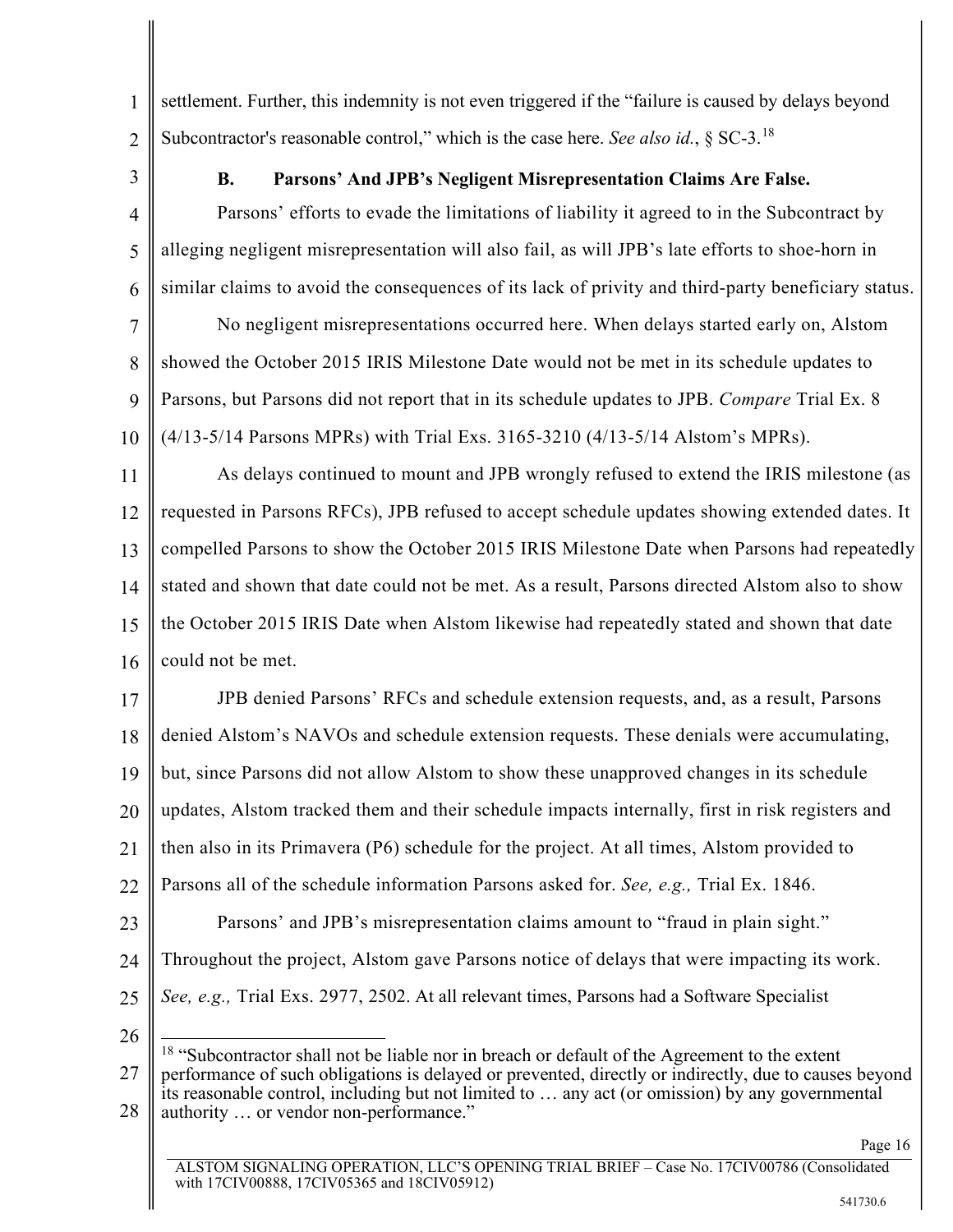1  $\mathfrak{D}$ 3 4 "constantly overseeing [Alstom's] for the software development on site." *See e.g.,* Trial Ex. 8, 3/15- 1/17 MPRs, § 5.2.1. With the benefit of these disclosures and oversight, Parsons reported in most of its reports to JPB from March 2015 through termination that there were no identified issues or mitigation plans in relation to Alstom's software.

- 5 6 7 8 9 JPB's negligent misrepresentation claims are time-barred as well. They supposedly stem from statements made in documents from 2015, which were all produced by March 2018 and only added as claims in February 2022. The statute of limitations on negligent misrepresentations is two years from the date plaintiff knew or should have known a representation was false.<sup>[19](#page-21-5)</sup> A party wishing to avoid the statute through a "delayed discovery" claim has the burden of proof.<sup>[20](#page-21-6)</sup>
- 10

### **C. Parsons And JPB's Remaining Claims Fail As Well**

11 12 13 14 15 16 17 18 19 A number of Parsons' and JPB's claims are the subjects of Alstom's pending demurrers, which are set for hearing after this brief is due, and a motion in limine that is on hold while Alstom waits for Parsons to (finally) refile its motion to substitute. To the extent the Court finds factual questions are a basis for denial, evidence will still support the denial of those claims. For example, JPB's breach of contract claim will fail because it was not an intended third party beneficiary to the Subcontract. Likewise, even if Parsons' and JPB's professional negligence claims make it to trial, they will fail for lack of proof of any duty Alstom owed to JPB at all and to Parsons beyond its contract duties and any proof that such a duty was breached when the only failures even alleged are delays.

20

## <span id="page-21-3"></span><span id="page-21-1"></span>**D. Problems With Parsons' Alleged Damages**

21 22 23 24 Parsons' latest damages calculation (excluding JPB's claim) is \$41,604,229. This consists of the following elements: \$31,250,044 for the Prime Contract balance at termination plus \$13,293,276 for pending change orders plus \$13,050,631 for delay damages<sup>[21](#page-21-7)</sup> minus a \$15,989,722 credit for the <sup>19</sup> *Butcher v. Truck Ins. Exchange* (2000) 77 Cal.App.4th 1442, 1467-68; *see also E-Fab, Inc. v.* 

<span id="page-21-5"></span><span id="page-21-0"></span><sup>25</sup> 26 *Accountants, Inc. Services* (2007) 153 Cal.App.4th 1308, 1323 (claim for intentional or negligent misrepresentation accrues when a plaintiff is on notice that the defendant has made the misrepresentation); *Ventura County Nat. Bank v. Macker* (1996) 49 Cal.App.4th 1528, 1531.

<span id="page-21-6"></span><span id="page-21-4"></span><span id="page-21-2"></span><sup>27</sup> <sup>20</sup> *Fox v. Ethicon Endo-Surgery, Inc*. (2005) 35 Cal.4th 797, 808; *Gentry v. eBay, Inc.* (2002) 99 Cal.App. $4^{th}$  816, 825.

<span id="page-21-7"></span><sup>28</sup> <sup>21</sup> These damages assume Alstom was responsible for all of the delay from the October 31, 2015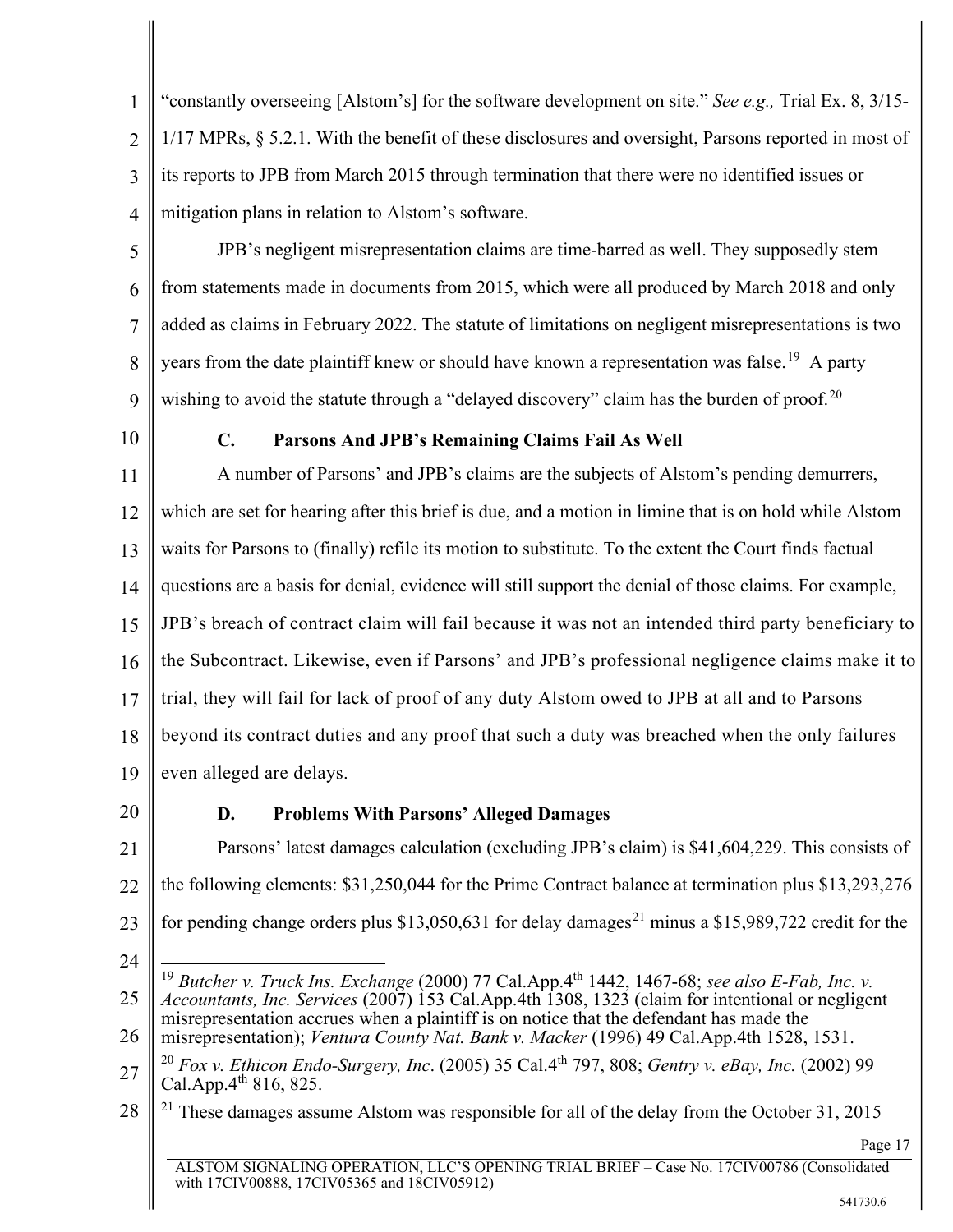<span id="page-22-2"></span><span id="page-22-1"></span><span id="page-22-0"></span>

| 1              | amount Parsons owed but has not paid Alstom. <sup>22</sup> In addition to the reasons Parsons will not be able                                                                                              |
|----------------|-------------------------------------------------------------------------------------------------------------------------------------------------------------------------------------------------------------|
| $\overline{2}$ | to prove entitlement, there are significant flaws with these damages theories.                                                                                                                              |
| 3              | Before addressing how the Subcontract excludes and limits these claimed damages, two                                                                                                                        |
| $\overline{4}$ | comments are in order. First, Parsons and JPB have the burden of proving the "reasonableness" of                                                                                                            |
| 5              | the settlement, both as to liability and the amount, without the benefit of any presumptions. See, e.g.,                                                                                                    |
| 6              | Peter Culley and Associates v. Superior Court (1992) 10 Cal.App.4 <sup>th</sup> 1484, 1498. Second,                                                                                                         |
| $\overline{7}$ | "indemnity" is for sums paid out to third parties or for defense, not for damages a party itself incurs.                                                                                                    |
| 8              | See, e.g., Gribaldo, Jacobs, Jones & Assoc. v. Agrippina Versicherunges A. (1970) 3 Cal.3d 434,                                                                                                             |
| 9              | 446-47 ("an indemnitor is not liable for a claim made against the indemnitee until the indemnitee                                                                                                           |
| 10             | suffers actual loss by being compelled to pay the claim"); Peter Culley, supra 10 Cal.App.4 <sup>th</sup> at 1493                                                                                           |
| 11             | ("As a general rule, an indemnity contract does not cover losses for which the indemnitee is not                                                                                                            |
| 12             | liable to a third person or for which the indemnitee improperly pays"); Cal. Civ. Code § 2778 (2)                                                                                                           |
| 13             | ("Upon an indemnity against claims, or demands, or damages, or costs, expressly, or in other                                                                                                                |
| 14             | equivalent terms, the person indemnified is not entitled to recover without payment thereof").                                                                                                              |
| 15             | In any event, the Subcontract dramatically limits the damages that are even <i>theoretically</i>                                                                                                            |
| 16             | <i>possible</i> , putting the merits aside, and bars Parsons' "forgiven monies due from JPB" claims. First,                                                                                                 |
| 17             | the subcontract general condition 13(b) provides:                                                                                                                                                           |
| 18             | Waiver of Certain Damages. Neither Party shall be liable to the other for                                                                                                                                   |
| 19             | loss of profit or revenues, cost of capital, downtime costs, increased operating<br>costs, damages arising from loss of use of Products or Services or of any                                               |
| 20             | associated equipment, interruption of business, or for any special,<br>consequential, incidental, indirect, punitive, speculative, treble or exemplary                                                      |
| 21             | damages.                                                                                                                                                                                                    |
| 22             | Here, Parsons paid no money to JPB, and this exclusion of lost profits, revenues, increased operating                                                                                                       |
| 23             | costs, downtime costs, consequential, special, incidental, indirect, etc. costs precludes Parsons' own                                                                                                      |
| 24             |                                                                                                                                                                                                             |
| 25             | IRIS Milestone through termination (480 days), when Parsons will not be able to prove Alstom was                                                                                                            |
| 26             | responsible for any of that delay. They also are based on an excessive daily rate that has increased at<br>least twice since December 2021 (when its PMQ on damages was first deposed), resulting in a more |
| 27             | than \$1.5 million increase from the amount Parsons stated under oath three months ago. Compare<br>Trial Ex. 2561.                                                                                          |
| 28             | $22$ Alstom has since adjusted its calculation of this number to \$15,992,961.                                                                                                                              |
|                | Page 18                                                                                                                                                                                                     |
|                | ALSTOM SIGNALING OPERATION, LLC'S OPENING TRIAL BRIEF - Case No. 17CIV00786 (Consolidated                                                                                                                   |

<span id="page-22-3"></span>with 17CIV00888, 17CIV05365 and 18CIV05912)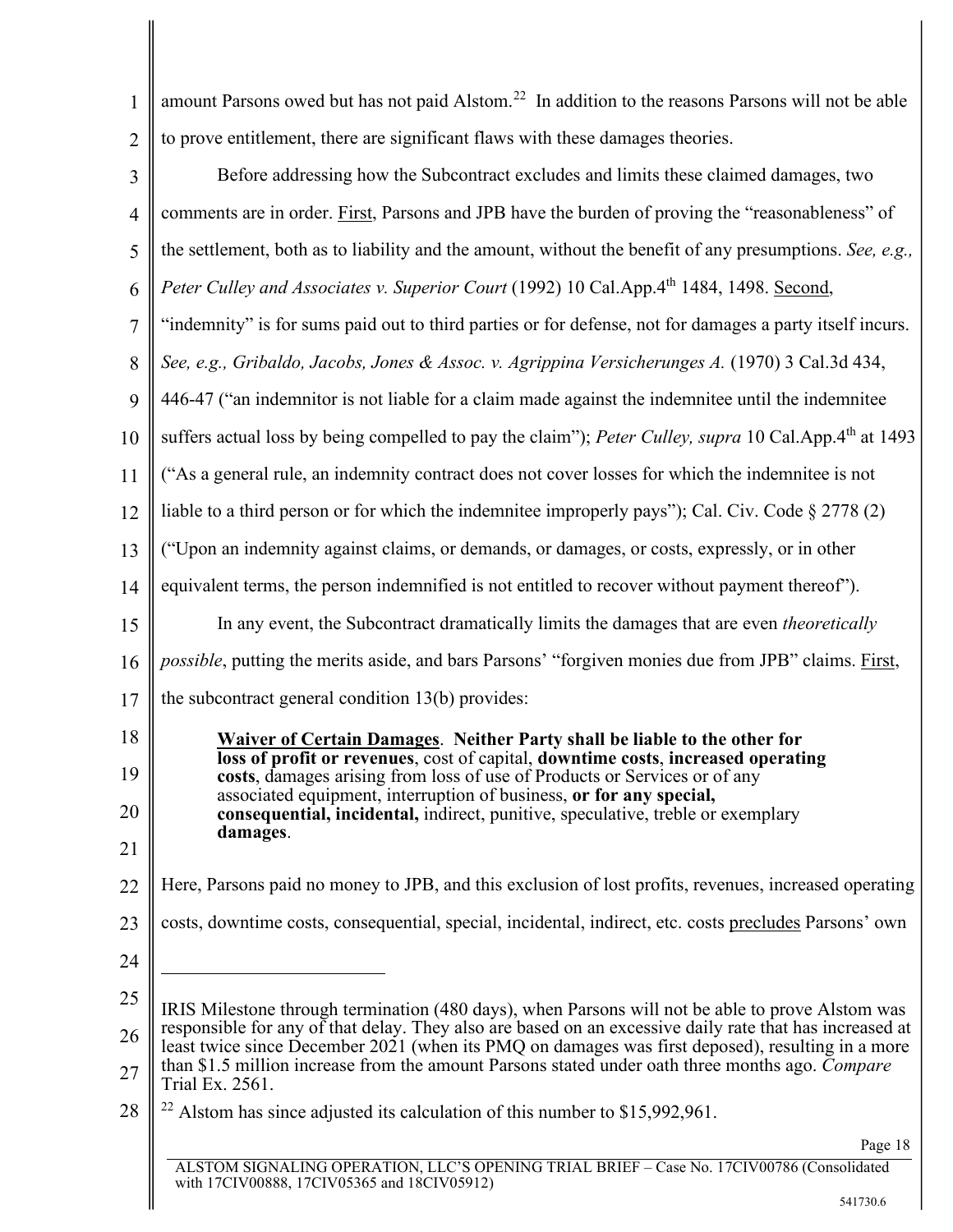| claimed "forgiven monies due from JPB" damages.                                                                                                                                                                                                                                                                                                                                                                                                                                                                                                                                                                                                                                                      |
|------------------------------------------------------------------------------------------------------------------------------------------------------------------------------------------------------------------------------------------------------------------------------------------------------------------------------------------------------------------------------------------------------------------------------------------------------------------------------------------------------------------------------------------------------------------------------------------------------------------------------------------------------------------------------------------------------|
| Second, and as quoted above, Subcontract $\S GC-2$ provides for indemnity only as to "costs"                                                                                                                                                                                                                                                                                                                                                                                                                                                                                                                                                                                                         |
| and direct damages (including liquidated damages Contractor may be obligated to pay to the                                                                                                                                                                                                                                                                                                                                                                                                                                                                                                                                                                                                           |
| Client) that result from any failure to maintain the schedule for the Subcontractor's work, provided,                                                                                                                                                                                                                                                                                                                                                                                                                                                                                                                                                                                                |
| however, that such damages must first be imposed upon Contractor by its Client" No such                                                                                                                                                                                                                                                                                                                                                                                                                                                                                                                                                                                                              |
| liquidated or damages were imposed upon Parsons by JPB, let alone paid by Parsons.                                                                                                                                                                                                                                                                                                                                                                                                                                                                                                                                                                                                                   |
| Third, note also Subcontract section $13(e)$ , which provides as follows:                                                                                                                                                                                                                                                                                                                                                                                                                                                                                                                                                                                                                            |
| Liquidated Damages. Subcontractor agrees to reimburse Contractor for any<br>liquidated damages, but only to the extent that such damages are first<br>assessed by Client against Contractor and only to the extent attributable to and<br>caused by Subcontractor's failure to perform the Work required by this<br>Subcontract in accordance with the agreed-upon schedule. Any such liquidated<br>damages for which Subcontractor is liable shall be the exclusive remedy, and<br>Subcontractor's sole liability, in connection with any delay of Initial Revenue-<br>In Service Acceptance, any delay of Final System Acceptance, and any<br>interruptions or delays to Client's rail operations. |
| This exclusive remedy does not embrace Parsons' own claimed forgiven monies due from JPB, and                                                                                                                                                                                                                                                                                                                                                                                                                                                                                                                                                                                                        |
| no liquidated damages were actually paid to JPB. At best, note that JPB's claim was for \$2.28                                                                                                                                                                                                                                                                                                                                                                                                                                                                                                                                                                                                       |
| million in liquidated damages. And, under the Prime Contract, the maximum liquidated damages are                                                                                                                                                                                                                                                                                                                                                                                                                                                                                                                                                                                                     |
| capped. <sup>23</sup>                                                                                                                                                                                                                                                                                                                                                                                                                                                                                                                                                                                                                                                                                |
| "JPB"'s Alleged Damages<br>E.                                                                                                                                                                                                                                                                                                                                                                                                                                                                                                                                                                                                                                                                        |
| JPB alleged the same damages against both Parsons and Alstom. It never allocated those                                                                                                                                                                                                                                                                                                                                                                                                                                                                                                                                                                                                               |
| damages between them; even now, its damages expert has not done so. JPB released all of those                                                                                                                                                                                                                                                                                                                                                                                                                                                                                                                                                                                                        |
| claims as to Parsons in exchange for Parsons' release of its claims against JPB, with no payment                                                                                                                                                                                                                                                                                                                                                                                                                                                                                                                                                                                                     |
| made by JPB to Parsons (or vice versa). <sup>24</sup>                                                                                                                                                                                                                                                                                                                                                                                                                                                                                                                                                                                                                                                |
| JPB maintains three alternative damages calculations for its claims against Alstom: 1) for its                                                                                                                                                                                                                                                                                                                                                                                                                                                                                                                                                                                                       |
| breach of contract claim, it claims either a) \$34,800,343 if the contractual liquidated damages                                                                                                                                                                                                                                                                                                                                                                                                                                                                                                                                                                                                     |
| provisions apply or b) \$47,586,678 if they don't (i.e., it can seek its claimed actual delay damages),                                                                                                                                                                                                                                                                                                                                                                                                                                                                                                                                                                                              |
| <sup>23</sup> Subcontract § GC-13(c) further provides that any liability is capped at the Subcontract price.                                                                                                                                                                                                                                                                                                                                                                                                                                                                                                                                                                                         |
| <sup>24</sup> Parsons, through its promised substitution motion, seeks to recover these damages through a<br>purported assignment of claims from JPB to Parsons. If Parsons were to succeed in its claims and<br>recover both its and JPB's alleged damages, the latter would be entirely a windfall to Parsons.                                                                                                                                                                                                                                                                                                                                                                                     |
| Page 19<br>ALSTOM SIGNALING OPERATION LLC'S OPENING TRIAL BRIEF - Case No. 17CIV00786 (Consolidated                                                                                                                                                                                                                                                                                                                                                                                                                                                                                                                                                                                                  |
|                                                                                                                                                                                                                                                                                                                                                                                                                                                                                                                                                                                                                                                                                                      |

<span id="page-23-1"></span><span id="page-23-0"></span> $\mathbb{I}$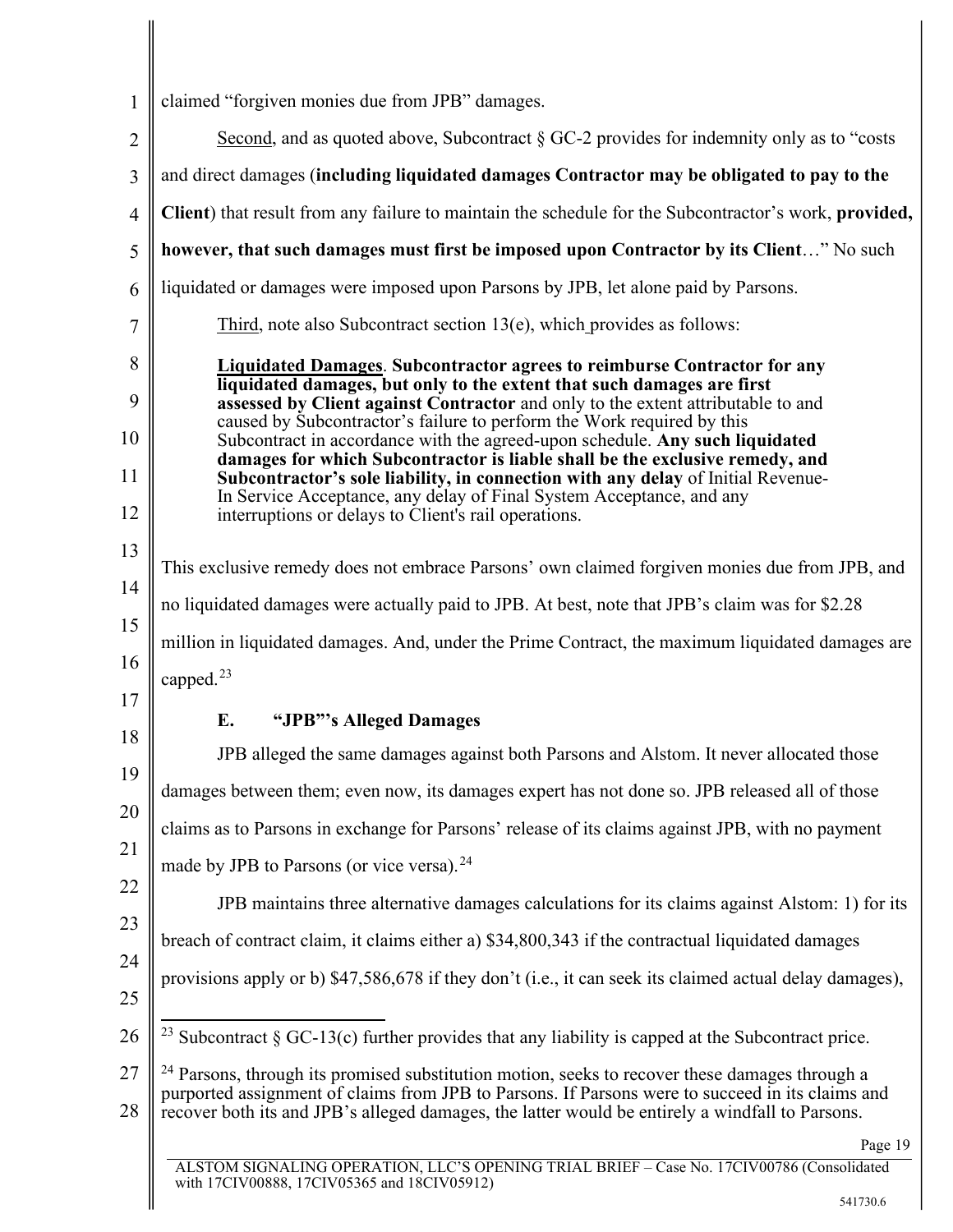1 2 3 4 5 6 7 and 2) for its negligent misrepresentation claim, \$47,503,676. In addition to the entitlement issues discussed above, these calculations are flawed in several ways, including most notably their failure to account for Parsons' share of responsibility to the delays and the termination and amounts JPB saved by terminating (e.g., by avoiding the costs of improperly unapproved change orders and other changes that caused Parsons and Alstom to incur costs but had not matured into proposed change orders by termination) and use of excessive burden rates to exaggerate both JPB's pre-termination delay and post-termination completion costs.

8

# **VII. CONCLUSION**

9 10 11 12 JPB delayed the Project, wrongly refused to extend the IRIS Milestone date and then wrongly terminated the Prime Contract. Parsons mismanaged the Project and delayed Alstom, breached by failing to pay Alstom for its work, and then unreasonably gave away its claims against JPB for nothing. Alstom is entitled to judgment on all claims.

| 13 | Dated: March 14, 2022                       | ROGERS JOSEPH O'DONNELL                                                                   |
|----|---------------------------------------------|-------------------------------------------------------------------------------------------|
| 14 |                                             |                                                                                           |
| 15 |                                             | By:<br><b>AARON P. SILBERMAN</b>                                                          |
| 16 |                                             | THOMAS H. CARLSON<br>RICHARD M. HARRIS<br>WHITNEY R. MINER                                |
| 17 |                                             | Attorneys for Cross-Defendant and Cross-                                                  |
| 18 |                                             | Complainant ALSTOM SIGNALING<br>OPERATION, LLC                                            |
| 19 |                                             |                                                                                           |
| 20 |                                             |                                                                                           |
| 21 |                                             |                                                                                           |
| 22 |                                             |                                                                                           |
| 23 |                                             |                                                                                           |
| 24 |                                             |                                                                                           |
| 25 |                                             |                                                                                           |
| 26 |                                             |                                                                                           |
| 27 |                                             |                                                                                           |
| 28 |                                             |                                                                                           |
|    |                                             | Page 20                                                                                   |
|    | with 17CIV00888, 17CIV05365 and 18CIV05912) | ALSTOM SIGNALING OPERATION, LLC'S OPENING TRIAL BRIEF - Case No. 17CIV00786 (Consolidated |
|    |                                             | 541730.6                                                                                  |